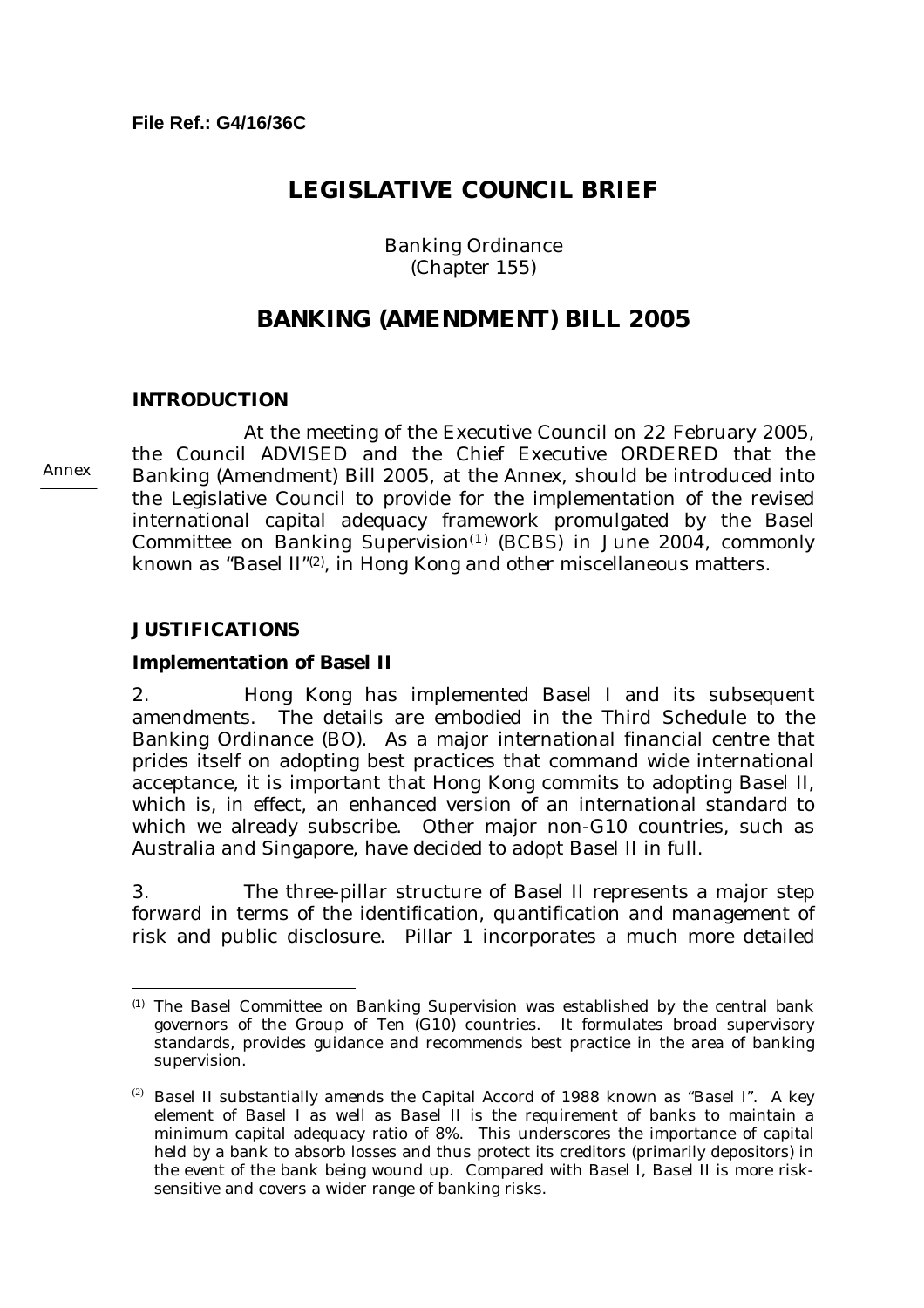measurement framework for credit risk(3) than Basel I, maintains the current measurement framework for market risk<sup>(4)</sup>, and introduces for the first time a capital charge for operational risk $(5)$ . Pillar 2 requires banks to assess the full range of "other risks" (e.g. reputational risk, business cycle risk and interest rate risk in the banking book) they run and determine how much capital to hold against them. Pillar 3 aims to bolster market discipline through increased disclosure by banks of their risk profiles, capital adequacy and aspects of their internal risk management. The greater risk sensitivity of Basel II and the inclusion of a wider range of risks will further enhance the safety and stability of the banking sector.

4. A key feature of Basel II is to provide incentives to banks to adopt the latest advances in the field of risk management. Banks which adopt best practices in the management of risk will be "rewarded" with lower capital requirements. Enhanced risk management will improve banks' ability to offer to customers, and use internally, more sophisticated products such as derivatives. It will also enhance banks' ability to assess lending to sectors such as small and medium enterprises, and allow for better risk-adjusted pricing, and this could allow for lower rates for better customers. Therefore, banks recognise the business need to implement Basel II and the benefits of upgrading their risk management systems.

5. Major international banking groups are expected to implement Basel II globally with effect from 1 January  $2007<sup>(6)</sup>$ , in accordance with the timetable set by the BCBS. Those banks with a presence in Hong Kong will naturally expect to be able to use the Basel II approaches in their operations in Hong Kong. It is therefore important that Hong Kong implements Basel II at the same time as the BCBS members.

6. The calculation method for the capital adequacy ratio (CAR) under Basel II is considerably more complex than that currently embodied in the Third Schedule to the BO. Hence, putting the revised regime into legislation through the existing approach, i.e. by incorporating all the detailed calculations in the Third Schedule, is considered to be neither practical nor effective. Moreover, there will be a continuing need to revise

 $\overline{a}$  $(3)$  This is the risk of loss to an institution arising from a counterparty's failure to perform on an obligation.

 $<sup>(4)</sup>$  This is the risk of loss to an institution resulting from adverse movements in market</sup> rates or prices of its investments.

 $(5)$  This is the risk of loss to an institution resulting from inadequate or failed internal processes, people and systems or from external events.

 $<sup>(6)</sup>$  This refers to the implementation date for the less advanced approaches to the</sup> calculation of capital charges for credit and operational risks. For the most advanced approaches, the BCBS has set the implementation date at 1 January 2008.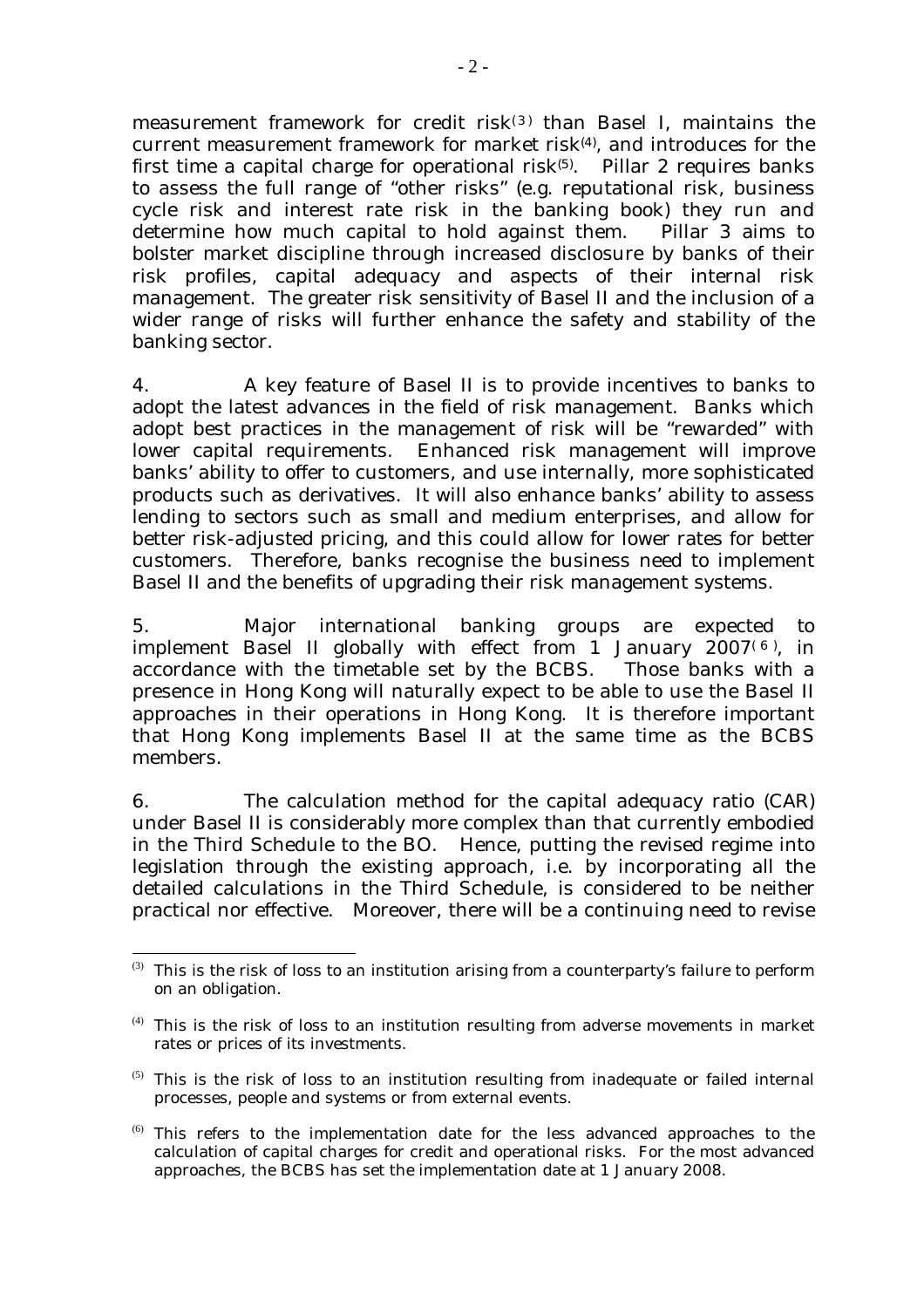the CAR regime in Hong Kong to keep pace with both industry developments that impact on the CAR calculations and international practices, which will evolve over time. It is therefore proposed that a rulemaking approach be adopted, under which the BO will provide for the revised capital framework to be operated in accordance with rules to be promulgated by the Monetary Authority (MA). The MA's rule-making powers will be confined to those strictly necessary to ensure the methodology for calculating the CAR and the requirements for disclosure of financial information continue to reflect international best practices. It is proposed that the rules made under the BO will have the status of subsidiary legislation and hence will be subject to negative vetting by the Legislative Council. Before issuing the rules, the MA shall be obliged to consult the relevant parties and the Financial Secretary.

# **Miscellaneous Amendments to the BO**

 $\overline{a}$ 

7. In order to improve the working of the BO in light of experience, we propose a small number of miscellaneous amendments under the Bill, including –

- (a) confining the liability of a manager of an authorized institution (AI) for certain contraventions under the BO to the case where the contravention results from an act or omission of the manager himself or a person under his control. This amendment is proposed to address concerns expressed by the banking industry on the present strict liability offences in the BO which extend liability to every manager of an AI in contravention; and
- (b) expressly providing that the MA may publish details of his disciplinary decisions in respect of AIs' securities business. This amendment is proposed to allow the MA to publish his disciplinary decisions in a manner similar to that followed by the Securities and Futures Commission  $(SFC)^{(7)}$ , thereby maintaining a level playing field between AIs and SFC regulated persons.

8. In addition, the Bill proposes that section 101 of the BO be amended to allow the MA, after consultation with an AI, to vary the CAR of that AI by increasing the ratio to not more than 16%. Currently, the MA is empowered to set the minimum CAR for individual banks in the range of 8-12%, and for individual restricted licence banks (RLBs) and deposit-

<sup>(7)</sup> The MA has been empowered under the Banking (Amendment) Ordinance 2002 to use the same standards and approaches adopted by the SFC in the MA's front-line supervision of AIs' securities business. Currently, the SFC publishes its disciplinary action as well as the relevant facts and findings surrounding a case. There is, however, doubt as to whether the MA can publish his disciplinary actions in a similar manner in view of the confidentiality obligations imposed on him by section 120 of the BO.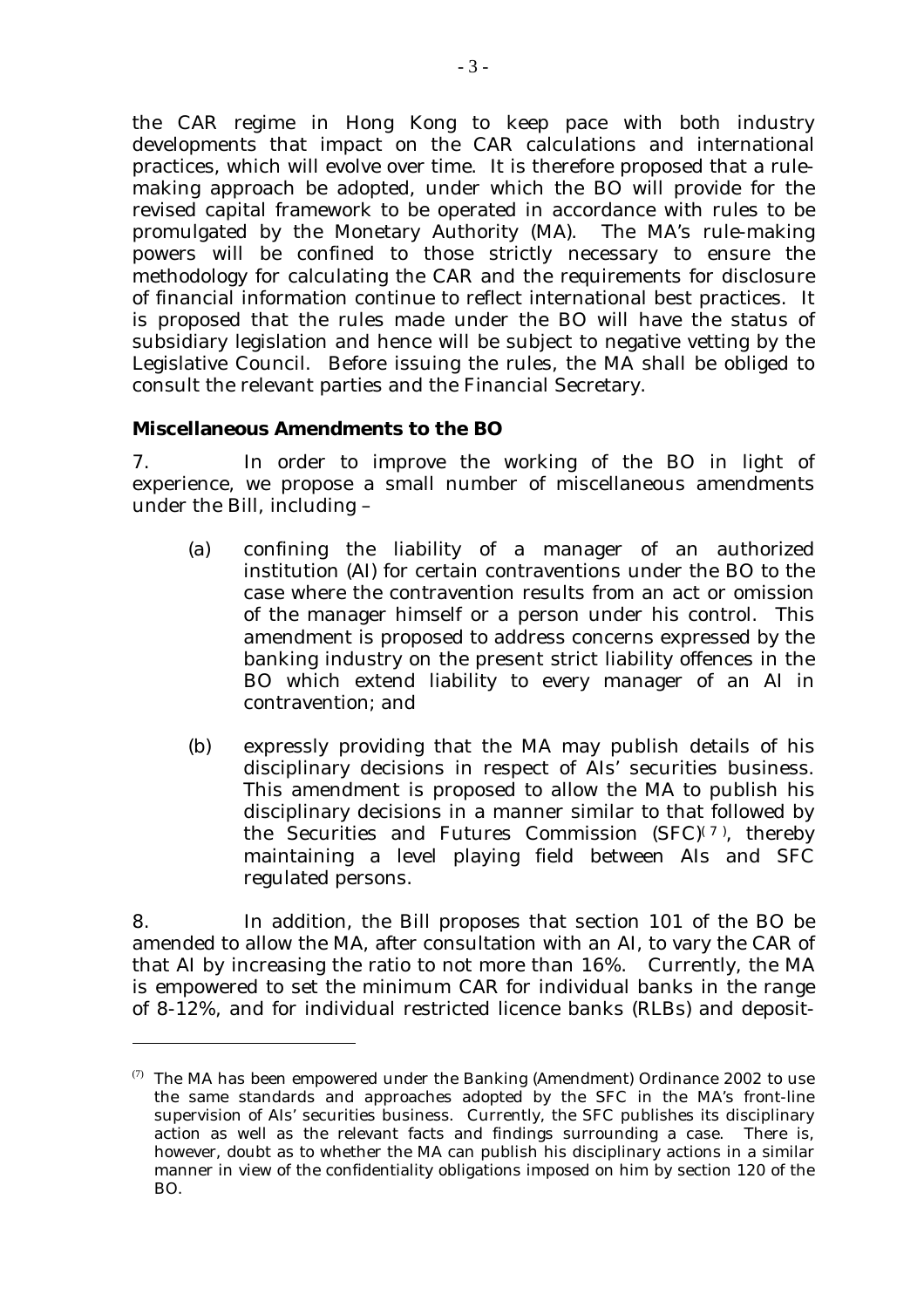taking companies (DTCs) in the range of 8-16%. In practice, the minimum CAR for individual banks has been set in the range of 10-12%. This is a very narrow range, and means that the MA's ability to set higher minimums if the circumstances should so require (for example, if there were to be a major upward shift in the risk profile of individual banks, or of the industry as a whole) is limited. The amendment is therefore to extend the upper end of the range for banks to 16%, which is currently the figure applicable to RLBs and DTCs.

# **OTHER OPTIONS**

9. The Hong Kong Monetary Authority (HKMA) has consulted the industry and other interested parties extensively throughout the long process of development of Basel II and the detailed implementation proposals for Hong Kong. There is general support from the parties consulted and their comments have been taken into account where appropriate. Given the considerable benefits of implementing Basel II for banks, their customers and Hong Kong's status as an international financial centre, the HKMA considers it highly desirable to adopt the revised capital adequacy regime, and putting it into legislation through amending the BO is the only means of achieving these policy objectives for the reasons explained in paragraph 6 above.

10. The HKMA will adopt a menu-based approach in implementing Basel II, providing AIs with a choice of options of capital charge calculation methodologies depending on their size of operations and sophistication in risk management. In addition to the approaches of varying degree of sophistication offered by Basel II, the HKMA has developed for use in Hong Kong a "Basic Approach" for credit risk which is a modified version of Basel I with slight definitional changes and incorporation of an operational risk capital charge. This is primarily intended for AIs with small, simple and straightforward operations (e.g. RLBs and DTCs), thus addressing smaller AIs' concerns over the complexity and cost of implementation of Basel II. As reflected in the consultations conducted, the industry endorses the implementation proposals as a pragmatic means of implementing the Basel II framework in Hong Kong.

## **THE BILL**

11. The proposed amendments to the BO under the Bill for implementing Basel II, in general terms, provide for –

(a) the CAR of AIs to be calculated in a manner to be prescribed by rules made by the MA (instead of being calculated according to the Third Schedule to the BO). Such rules are hereafter referred to as "Capital Rules"; and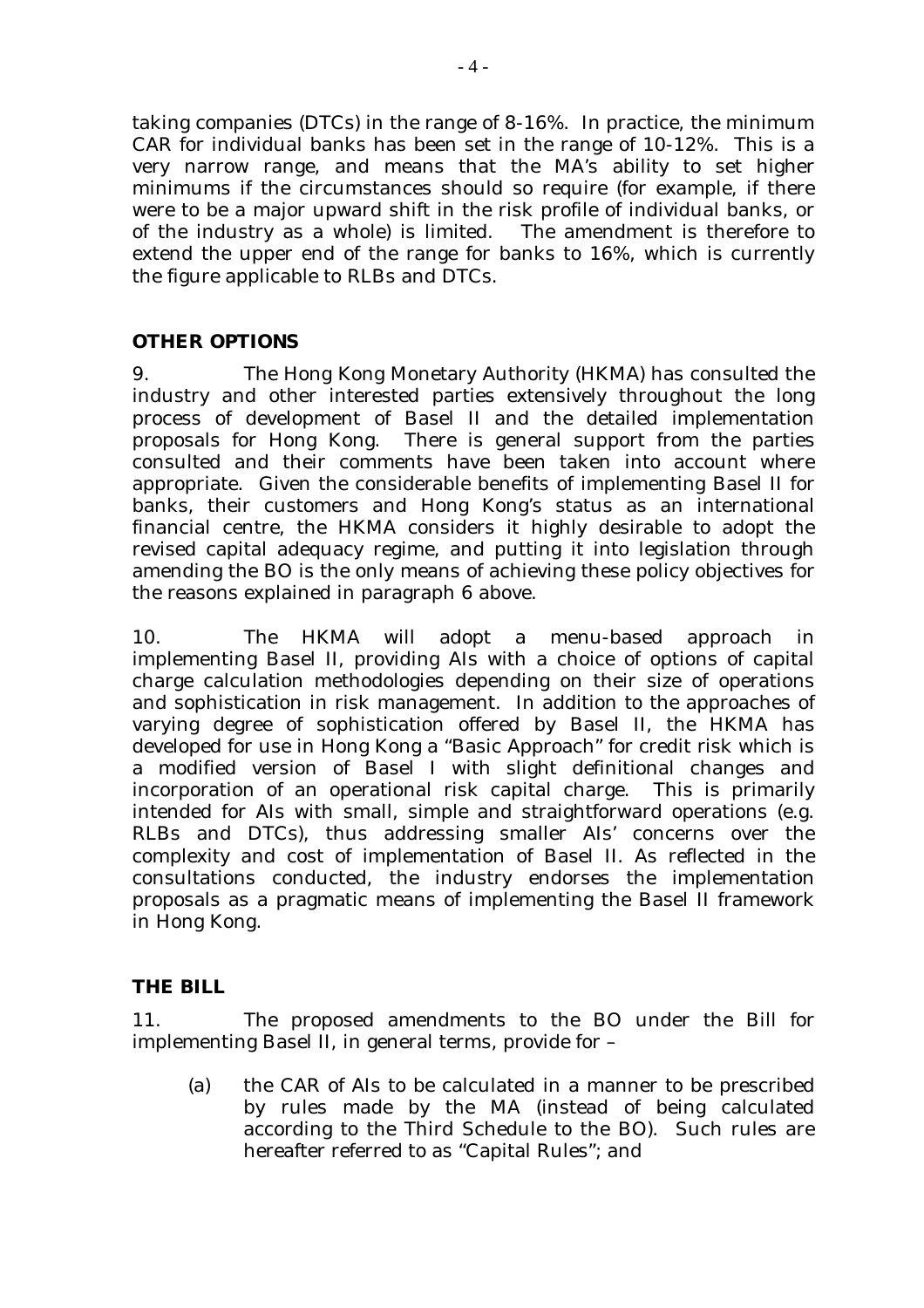- (b) the expansion of the power conferred on the MA to require AIs to publicly disclose information relating to their financial affairs, to include the power to require disclosure of information relating to an AI's CAR. These powers are proposed to be exercised by the MA by making rules under the BO, which are hereafter referred to as "Disclosure Rules".
- 12. The main provisions of the Bill are as follows
	- (a) **Clause 2** amends section 60A to provide for the MA to make rules prescribing public disclosure requirements for AIs on their financial affairs including CAR;
	- (b) **Clause 4** adds the proposed section 98A to provide for the MA to make rules prescribing the manner of calculation of the CAR of AIs;
	- (c) **Clause 5** amends section 101(1) to increase to 16 per cent the maximum ratio to which the CAR of an AI may be varied by the MA under that subsection;
	- (d) **Clause 7** amends section 2 to limit the liability of the managers of an AI for certain contraventions under the BO to cases where the contravention is caused or contributed to by an act or omission on the part of the manager himself or a person under his control;
	- (e) **Clauses 10 and 11** introduce a defence of "reasonable excuse" for certain offence provisions in the BO;
	- (f) **Clauses 9 and 13** amend sections 58A and 71C respectively to provide that the MA may disclose to the public certain details of his disciplinary action taken against a relevant individual who is engaged in securities business on behalf of an AI or an executive officer who is responsible for directly supervising the securities business of an AI; and
	- (g) **Clause 5 of Part 1 to the Schedule** provides for a mechanism that will allow certain decisions of the MA made under the Capital Rules to be subject to an appeal to the Chief Executive in Council.

13. The HKMA intends to implement Basel II as from 1 January 2007 to tie in with the BCBS' implementation timetable. In order to allow sufficient time for AIs' preparation for conforming to the revised requirements, the HKMA intends to table the Capital Rules and Disclosure Rules, after consultation with the relevant parties specified under the Bill, at the Legislative Council for negative vetting by the second quarter of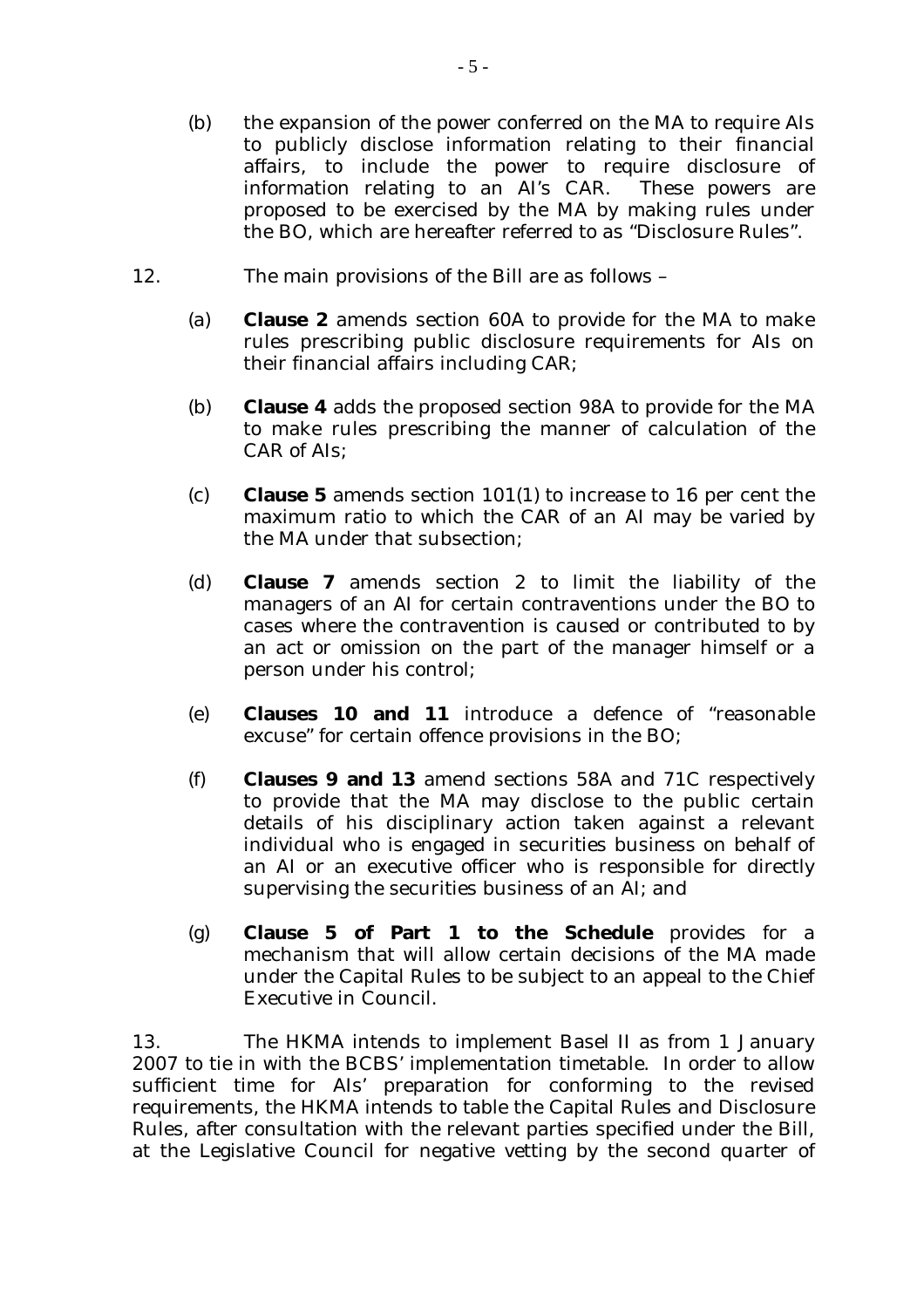2006. These rules will set out the detailed calculation methodology of the CAR and the financial disclosure requirements.

# **LEGISLATIVE TIMETABLE**

| 14. | The legislative timetable will be -                                       |                |  |
|-----|---------------------------------------------------------------------------|----------------|--|
|     | <b>Publication in the Gazette</b>                                         | 4 March 2005   |  |
|     | First Reading and commencement of<br><b>Second Reading debate</b>         | 6 April 2005   |  |
|     | Resumption of Second Reading debate,<br>committee stage and Third Reading | to be notified |  |

# **IMPLICATIONS OF THE PROPOSAL**

15. The proposal is in conformity with the Basic Law, including the provisions concerning human rights. It has no financial or civil service implications. The proposal has no significant sustainability implications. The amendments proposed in the Bill will not affect the current binding effect of the BO.

## **Economic Implications**

16. Basel II provides incentives for AIs to improve their risk management systems, which will enable them to better distinguish the credit quality of borrowers and form better pricing policies. This could result in lower cost of funding for certain borrowers and could in turn help boost the local economy. As regards additional regulatory or compliance costs for Basel II, this is difficult to quantify, as banks would be making many of these improvements in risk management standards irrespective of the introduction of these regulatory requirements.

# **PUBLIC CONSULTATION**

17. As noted above, the HKMA has undertaken extensive public consultation on an ongoing basis in developing the implementation plan on Basel II. A detailed consultation package on implementing Basel II in Hong Kong was issued in August 2004. Responses received have been supportive of the proposals to implement Basel II from 1 January 2007. The comments received have been mostly to seek clarification on a number of technical issues. These comments are being addressed in finalising the implementation proposals.

18. In December 2004, the HKMA circulated the draft Bill, and a covering note explaining the key provisions of the Bill and inviting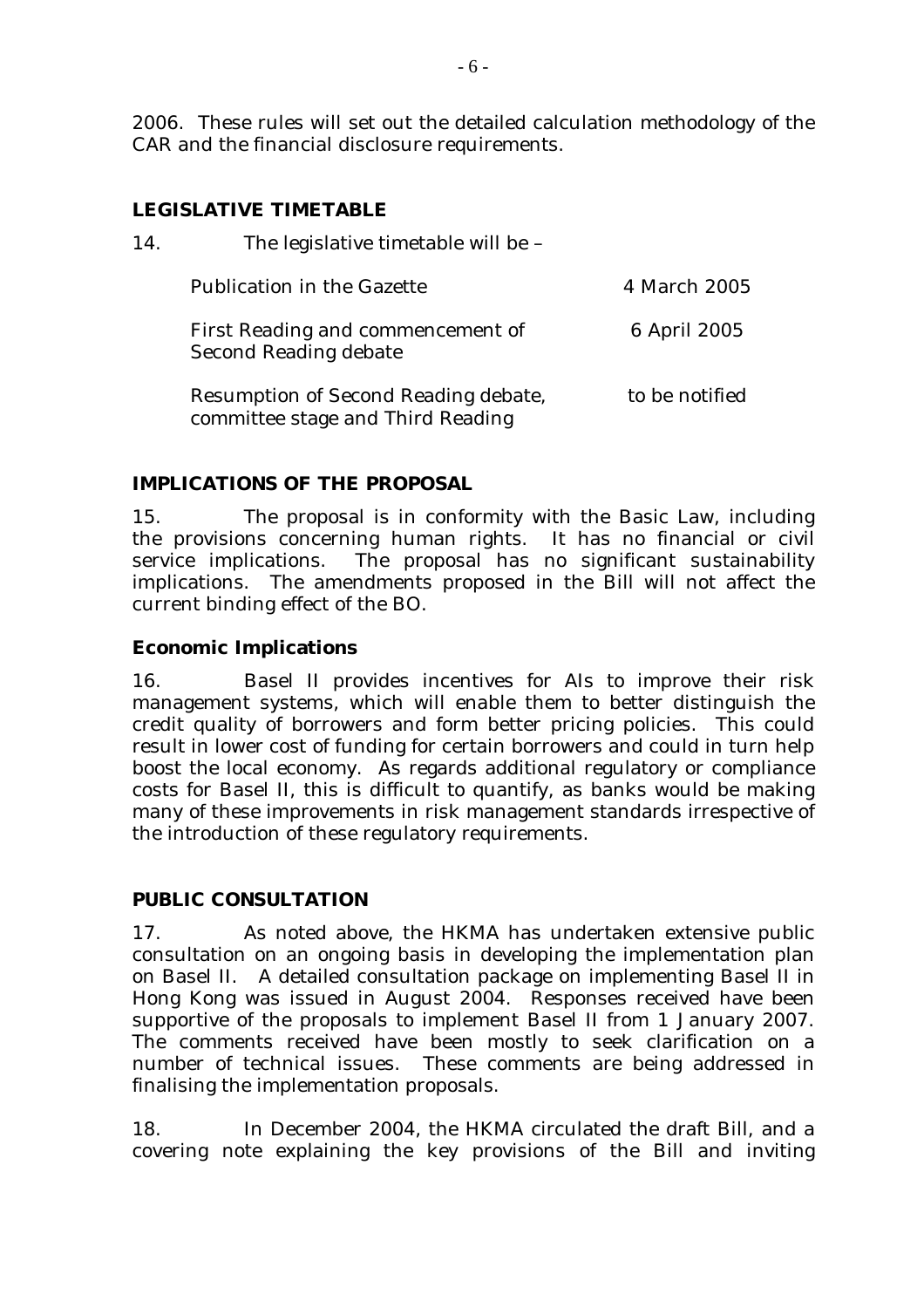comments, to members of the Basel II Consultation Group<sup>(8)</sup>, the industry associations<sup>(9)</sup>, the statutory advisory committees<sup>(10)</sup>, the Consumer Council, the Office of Privacy Commissioner for Personal Data and other interested parties. The respondents have raised no objections to the Bill. Most responses received have been drafting comments or requests for clarification. The HKMA has taken into account their feedback in finalising the Bill, and set out its responses to these comments in a document posted on its website.

19. The framework of Basel II is intended to apply not just to individual banks but also to bank holding companies (BHCs) i.e. parent entities within banking groups, in order to ensure that risks within the entire banking group are considered. To address this, the consultation draft of the Bill incorporated provisions providing for a proposed new regulatory regime for BHCs. However, the responses received indicated that while most respondents raised no objections, there remain a number of questions as to how the proposed regime would be applied in practice. Moreover, there appears to be a general feeling that such a regime is not strictly necessary at this juncture, in particular because no consensus has yet emerged among banking regulators as to how exactly it should be implemented. In light of these comments and the fact that the existing powers of the MA under the BO in respect of controllers of AIs are for the time being broadly adequate to achieve the Basel II objective of ensuring that risks within banking groups can be captured, the HKMA has decided to respond to the industry comments by excluding from the Bill the provisions on BHCs. This will be revisited later when we can see how other key regulators approach the issue.

20. The HKMA briefed the Panel on Financial Affairs of the Legislative Council on 5 July and 6 December 2004 on the major features of Basel II, the HKMA's implementation plan, the legislative approach and the key provisions of the Bill. Panel members were generally supportive.

## **PUBLICITY**

21. A press release will be issued on 3 March 2005. Background briefings for the media may be arranged as necessary. A spokesman will be available to answer media and public enquiries.

 $\overline{a}$ (8) The Basel II Consultation Group comprises representatives from the HKMA, the industry, the accounting profession, and other interested parties. One of the major objectives of the Group is to assist the HKMA in developing its approach to implementing Basel II in Hong Kong.

 $(9)$  These include The Hong Kong Association of Banks and The DTC Association.

 $(10)$  These include the Banking Advisory Committee and the Deposit-taking Companies Advisory Committee.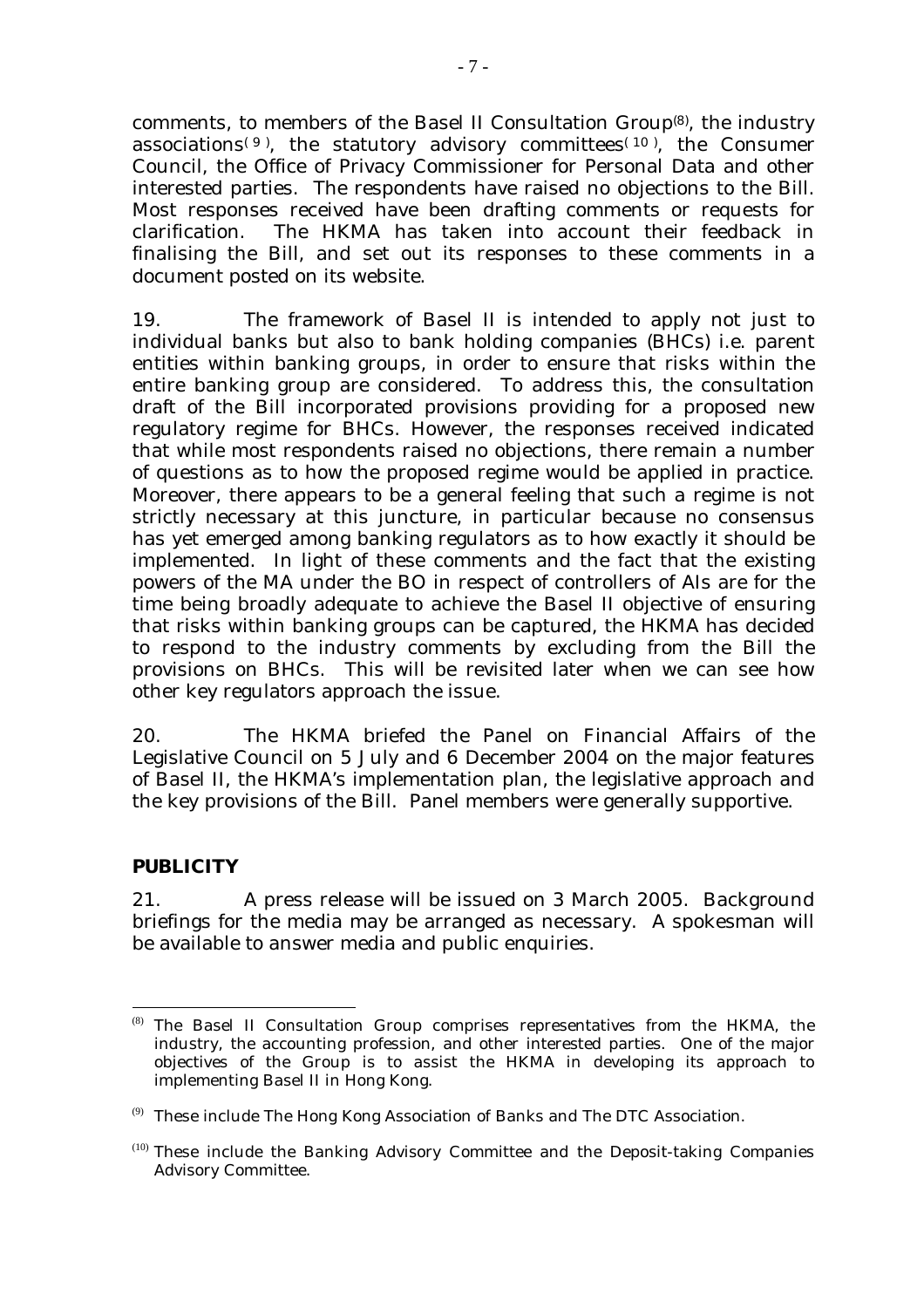## **ENQUIRIES**

22. Enquiries on this brief may be directed to Mrs Millie Ng, Principal Assistant Secretary for Financial Services and the Treasury (Financial Services) at 2529 0121, and Ms Rose Luk, Head (Banking Policy), Hong Kong Monetary Authority at 2878 1638.

**Financial Services and the Treasury Bureau 2 March 2005**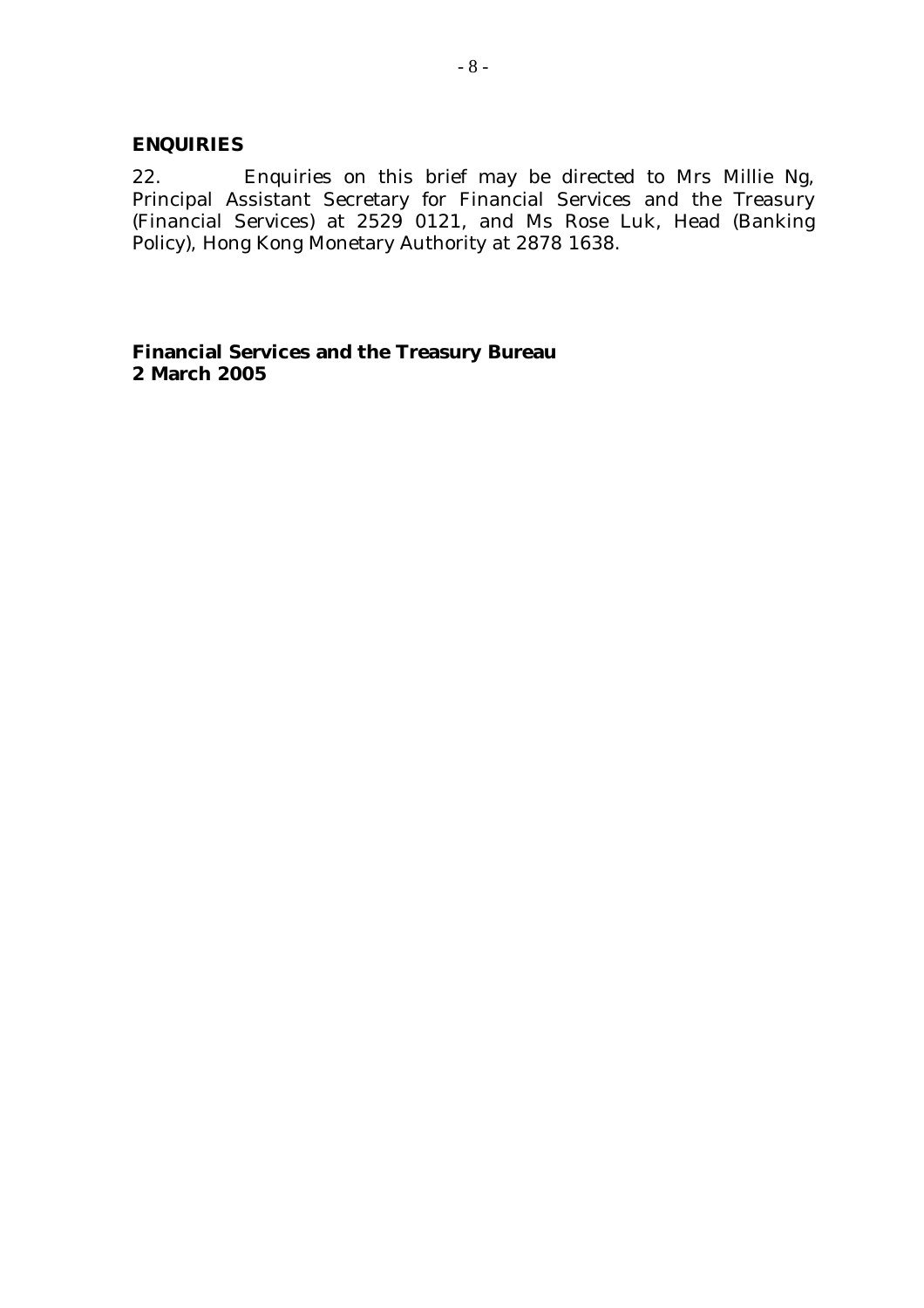# **Annex**

# **BANKING (AMENDMENT) BILL 2005**

# **CONTENTS**

Clause Page

# PART 1

# PRELIMINARY

| 1. | Short title and commencement                                                                     | 1              |
|----|--------------------------------------------------------------------------------------------------|----------------|
|    | PART <sub>2</sub>                                                                                |                |
|    | AMENDMENTS RELATING TO PUBLIC DISCLOSURE OF<br>INFORMATION AND TO CAPITAL ADEQUACY RATIO         |                |
| 2. | Section substituted                                                                              |                |
|    | 60A. Disclosure to the general public of information<br>relating to financial affairs            | 1              |
| 3. | Capital adequacy ratio                                                                           | 2              |
| 4. | Section added                                                                                    |                |
|    | 98A. Calculation of capital adequacy ratio                                                       | 3              |
| 5. | Monetary Authority may increase capital adequacy ratio for<br>particular authorized institutions | 3              |
| 6. | Amendments consequential to sections 2 to 5                                                      | $\overline{A}$ |
|    | PART <sub>3</sub>                                                                                |                |

# OTHER AMENDMENTS

|     | Interpretation                                         |  |
|-----|--------------------------------------------------------|--|
| 8.  | Revocation of authorization                            |  |
| 9.  | Disciplinary action in respect of relevant individuals |  |
| 10. | Audit                                                  |  |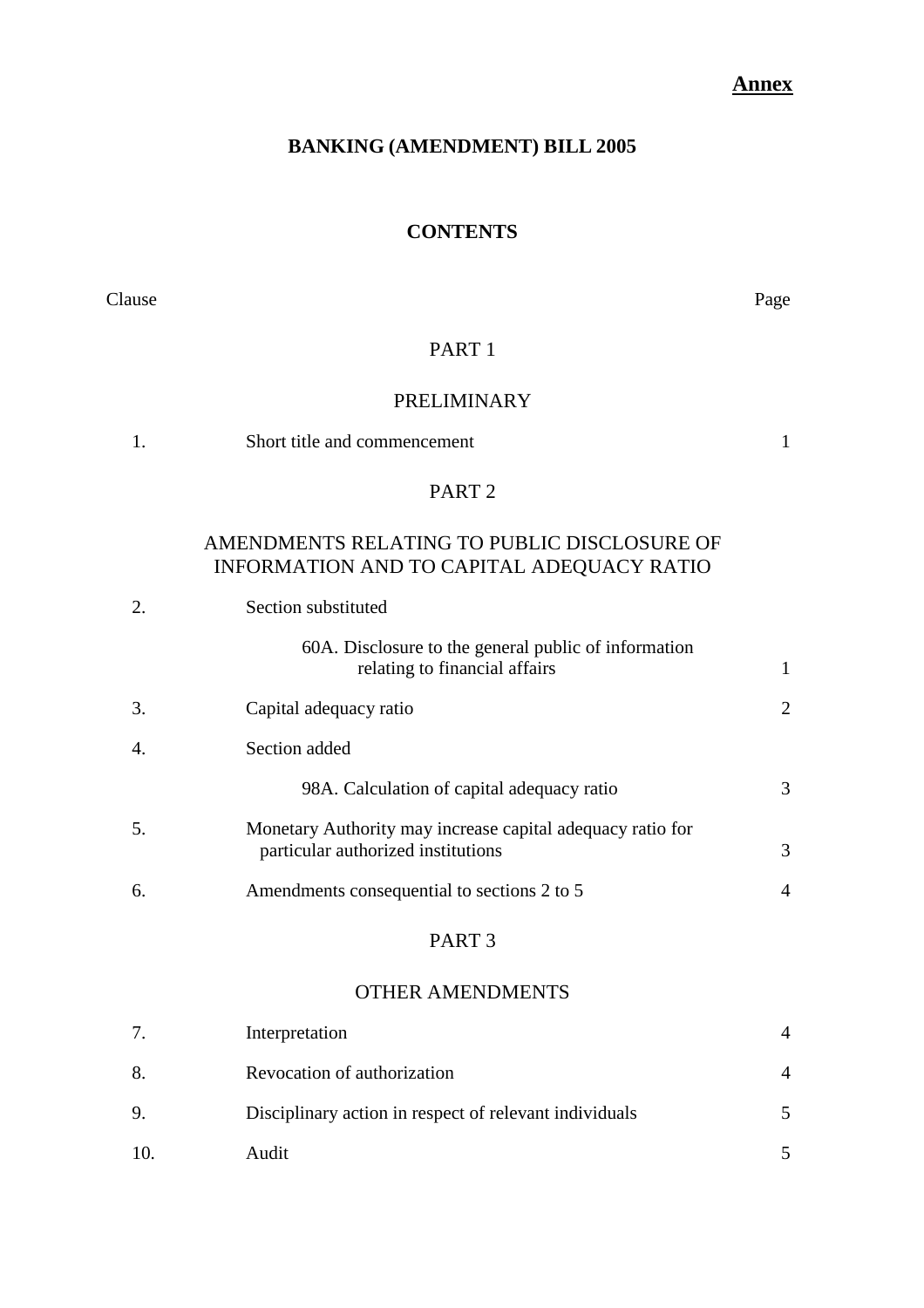| 11.      | Returns and information to be submitted to the Monetary Authority                     | 5  |
|----------|---------------------------------------------------------------------------------------|----|
| 12.      | Punishment for attempted evasion of restrictions                                      | 5. |
| 13.      | Executive officers of registered institutions require Monetary<br>Authority's consent | 5  |
| 14.      | Revocation of approval                                                                | 6  |
| Schedule | Amendments consequential to sections 2 to 5 of this Ordinance                         | 6  |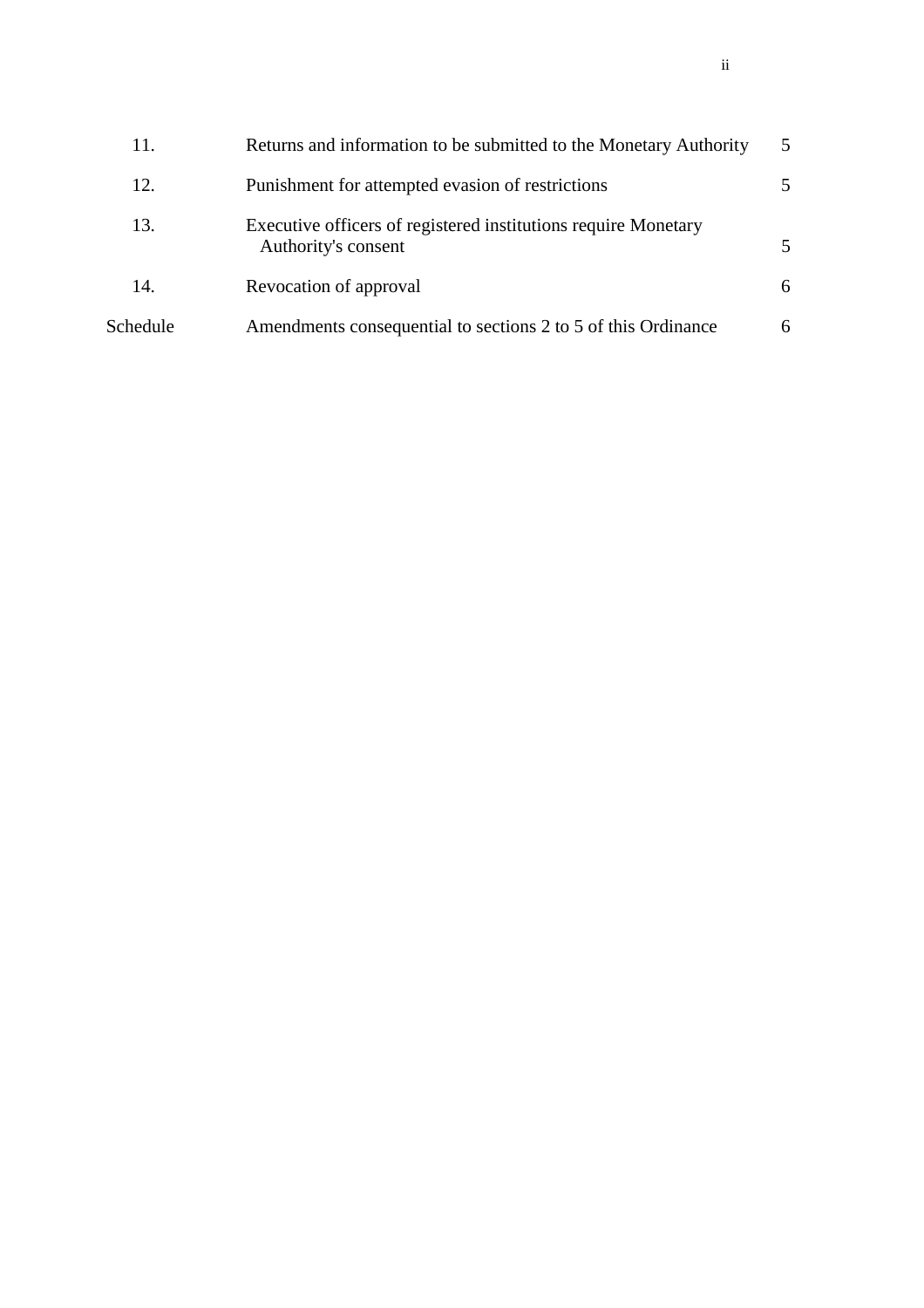# A BILL

To

Amend the Banking Ordinance.

Enacted by the Legislative Council.

# PART 1

# PRELIMINARY

# **1. Short title and commencement**

(1) This Ordinance may be cited as the Banking (Amendment) Ordinance 2005.

(2) This Ordinance shall come into operation on a day to be appointed by the Secretary for Financial Services and the Treasury by notice published in the Gazette.

# PART<sub>2</sub>

# AMENDMENTS RELATING TO PUBLIC DISCLOSURE OF INFORMATION AND TO CAPITAL ADEQUACY RATIO

# **2. Section substituted**

 Section 60A of the Banking Ordinance (Cap. 155) (as inserted by section 6 of the Banking (Amendment) Ordinance 1999 (42 of 1999) and further amended by section 24(4) of the Banking (Amendment) Ordinance 2001 (32 of 2001)) is repealed and the following substituted –

# "**60A. Disclosure to the general public of information relating to financial affairs**

(1) The Monetary Authority may, after consultation with the Financial Secretary and the persons specified in subsection (2), make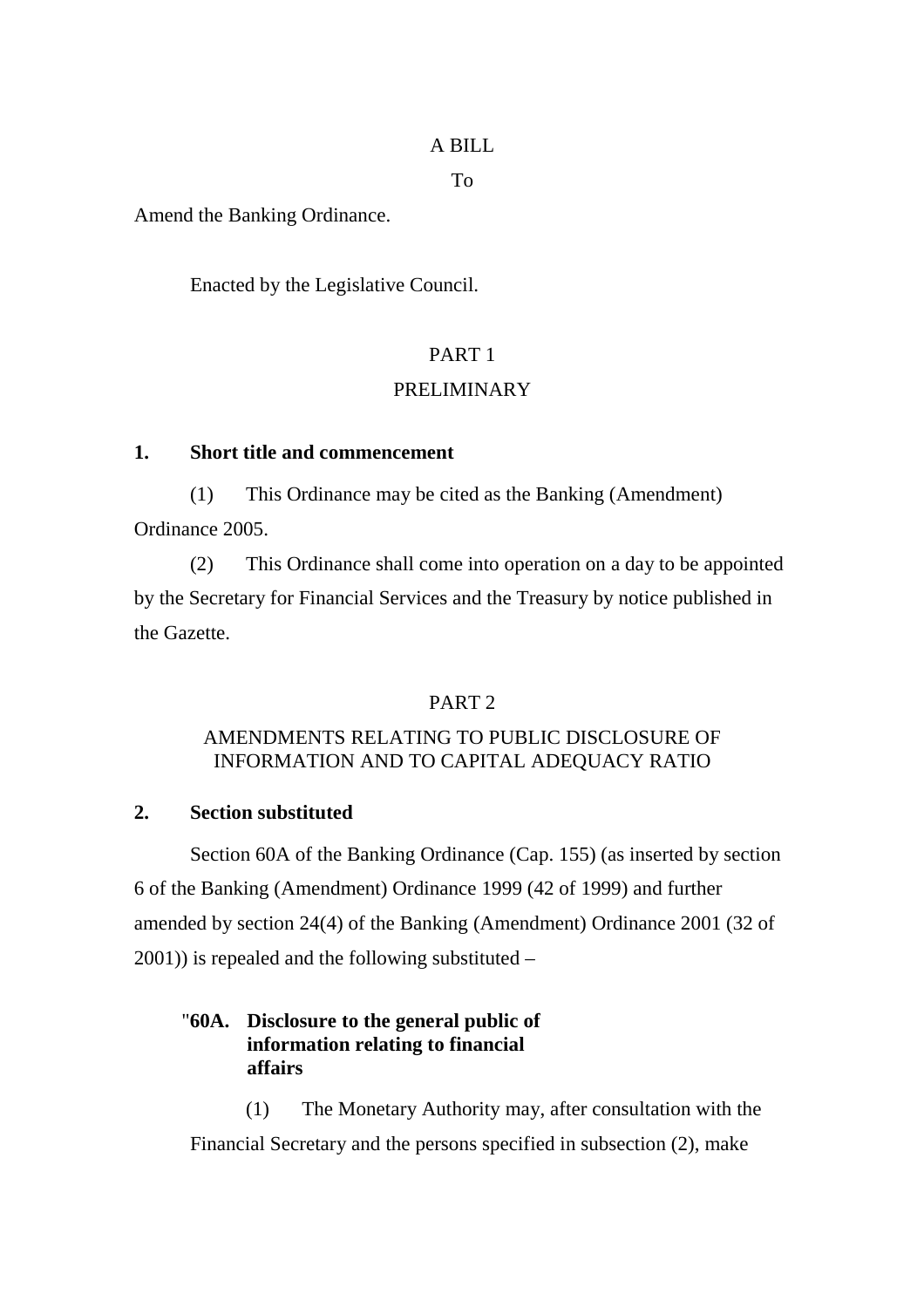rules prescribing the information to be disclosed to the general public by authorized institutions relating to their state of affairs, profit and loss or capital adequacy ratio and prescribing the manner in which, times at which and periods during which such information shall be so disclosed.

(2) The persons specified for the purposes of subsection (1) are –

(a) the Banking Advisory Committee;

- (b) the Deposit-taking Companies Advisory Committee;
- (c) The Hong Kong Association of Banks; and
- (d) The DTC Association.

(3) Rules made under subsection (1) may make different provision for authorized institutions belonging to different classes of authorized institution.

(4) Where an authorized institution fails to comply with any requirement applicable to it contained in rules made under subsection (1), every director, every chief executive and every manager of the authorized institution commits an offence and is liable –

(a) on conviction upon indictment to a fine at tier 7; or

(b) on summary conviction to a fine at tier 5, and, in the case of a continuing offence, to a further fine at tier 2 for every day during which the offence continues.

(5) For the avoidance of doubt, it is hereby declared that any requirement under subsection (1) for the Monetary Authority to consult with any person shall not operate to prevent the Monetary Authority from consulting with such other person as the Monetary Authority thinks fit.".

## **3. Capital adequacy ratio**

 Section 98(1) is amended by repealing everything after "with" and substituting "subsection (2) and rules made under section 98A(1).".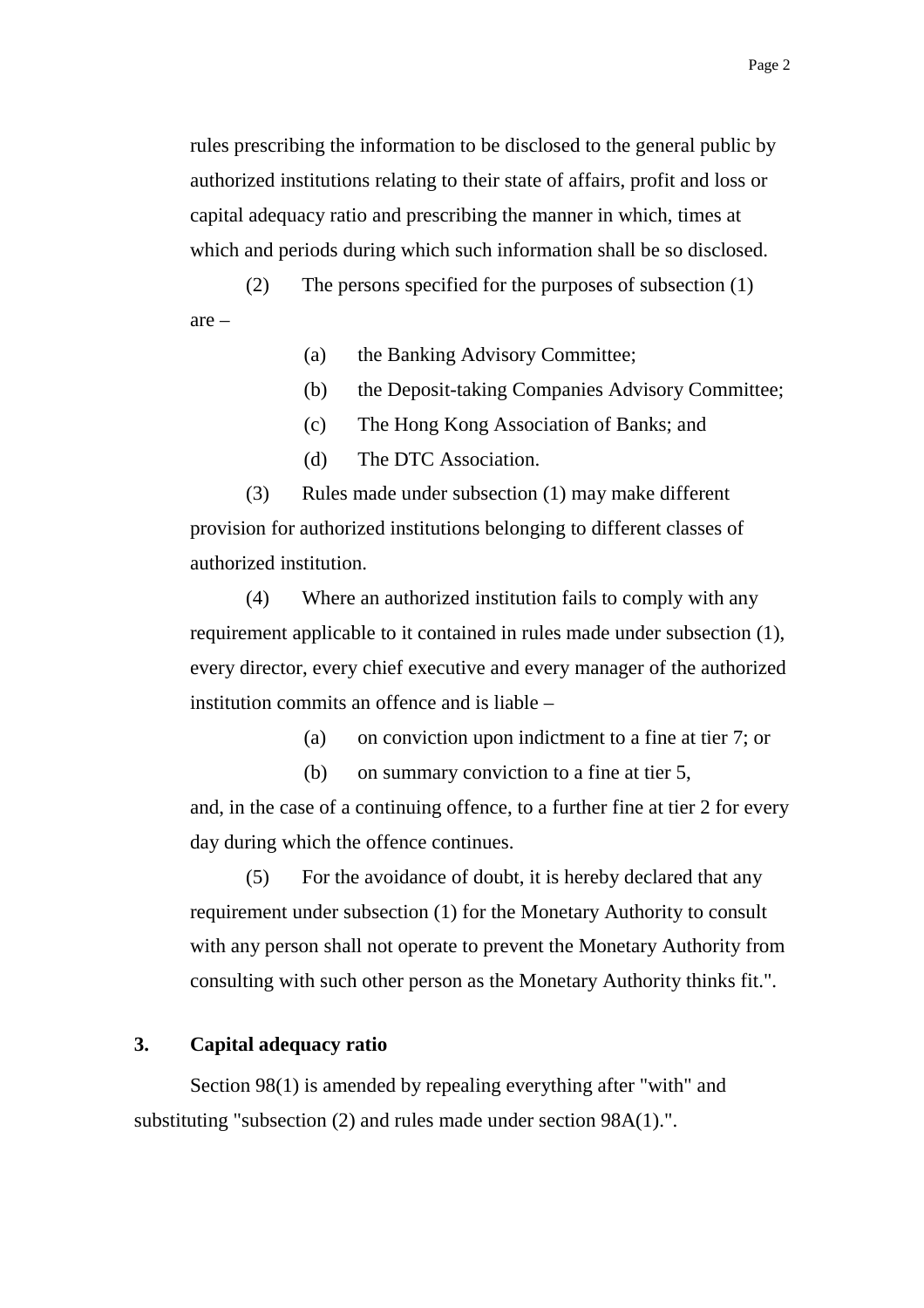#### **4. Section added**

The following is added –

#### "**98A. Calculation of capital adequacy ratio**

(1) The Monetary Authority may, after consultation with the Financial Secretary and the persons specified in subsection (2), make rules prescribing the manner in which the capital adequacy ratio of authorized institutions shall be calculated.

(2) The persons specified for the purposes of subsection (1) are –

- (a) the Banking Advisory Committee;
- (b) the Deposit-taking Companies Advisory Committee;
- (c) The Hong Kong Association of Banks; and
- (d) The DTC Association.

(3) Rules made under subsection (1) may provide for the Monetary Authority, on application made to him by any person aggrieved by a decision made by the Monetary Authority under those rules, to review his decision.

(4) For the avoidance of doubt, it is hereby declared that any requirement under subsection (1) for the Monetary Authority to consult with any person shall not operate to prevent the Monetary Authority from consulting with such other person as the Monetary Authority thinks fit.".

# **5. Monetary Authority may increase capital adequacy ratio for particular authorized institutions**

Section  $101(1)$  is repealed and the following substituted –

 "(1) The Monetary Authority may, after consultation with an authorized institution, by notice in writing served on it vary the capital adequacy ratio specified in section 98(1) in relation to that institution by increasing the ratio to not more than 16 per cent and, where the ratio is so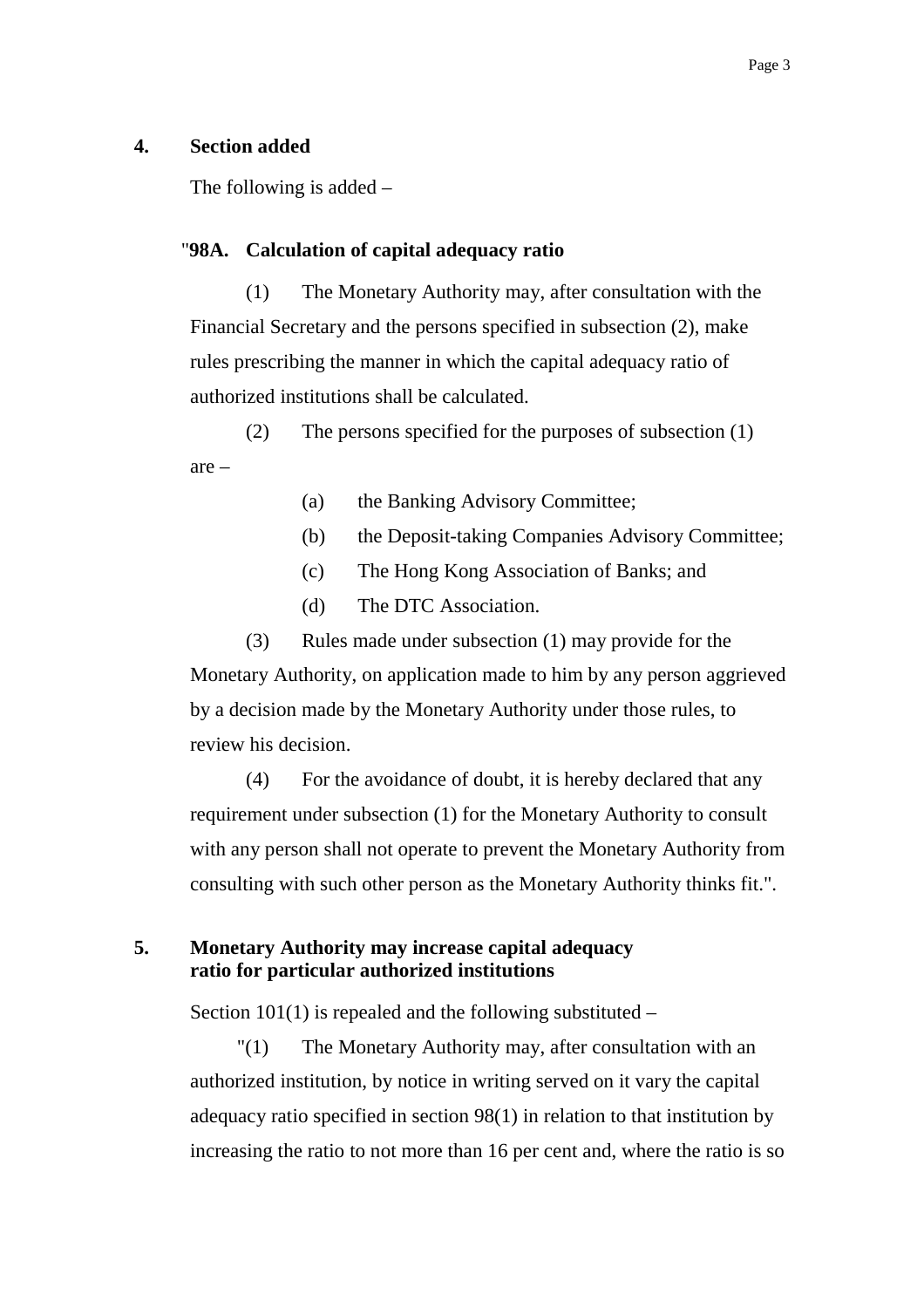varied, the other provisions of this Part shall, in relation to that institution, apply as if the ratio specified in section 98(1) were the ratio as so varied.".

#### **6. Amendments consequential to sections 2 to 5**

The amendments set out in the Schedule shall have effect.

#### PART 3

## OTHER AMENDMENTS

## **7. Interpretation**

(1) Section 2(8) is amended by adding ", other than section 14," after "Ordinance".

(2) Section 2 is amended by adding  $-$ 

 "(18) Any provision of this Ordinance that purports to impose criminal liability on every manager of an authorized institution or other company in the event of a contravention of this Ordinance shall be construed as imposing criminal liability on a manager of an authorized institution or other company only to the extent that the contravention was caused or contributed to by an act or omission on the part of the manager himself or a person under his control.".

#### **8. Revocation of authorization**

(1) Section  $22(1)$  is amended by repealing "subsection  $(3)$ " and substituting "subsections (1A) and (3)".

(2) Section 22 is amended by adding –

 "(1A) The requirement in subsection (1) to consult the Financial Secretary before proposing to revoke the authorization of an authorized institution shall not apply where the ground for the revocation of the authorization of the authorized institution is a request in writing by the institution to the Monetary Authority to revoke its authorization.".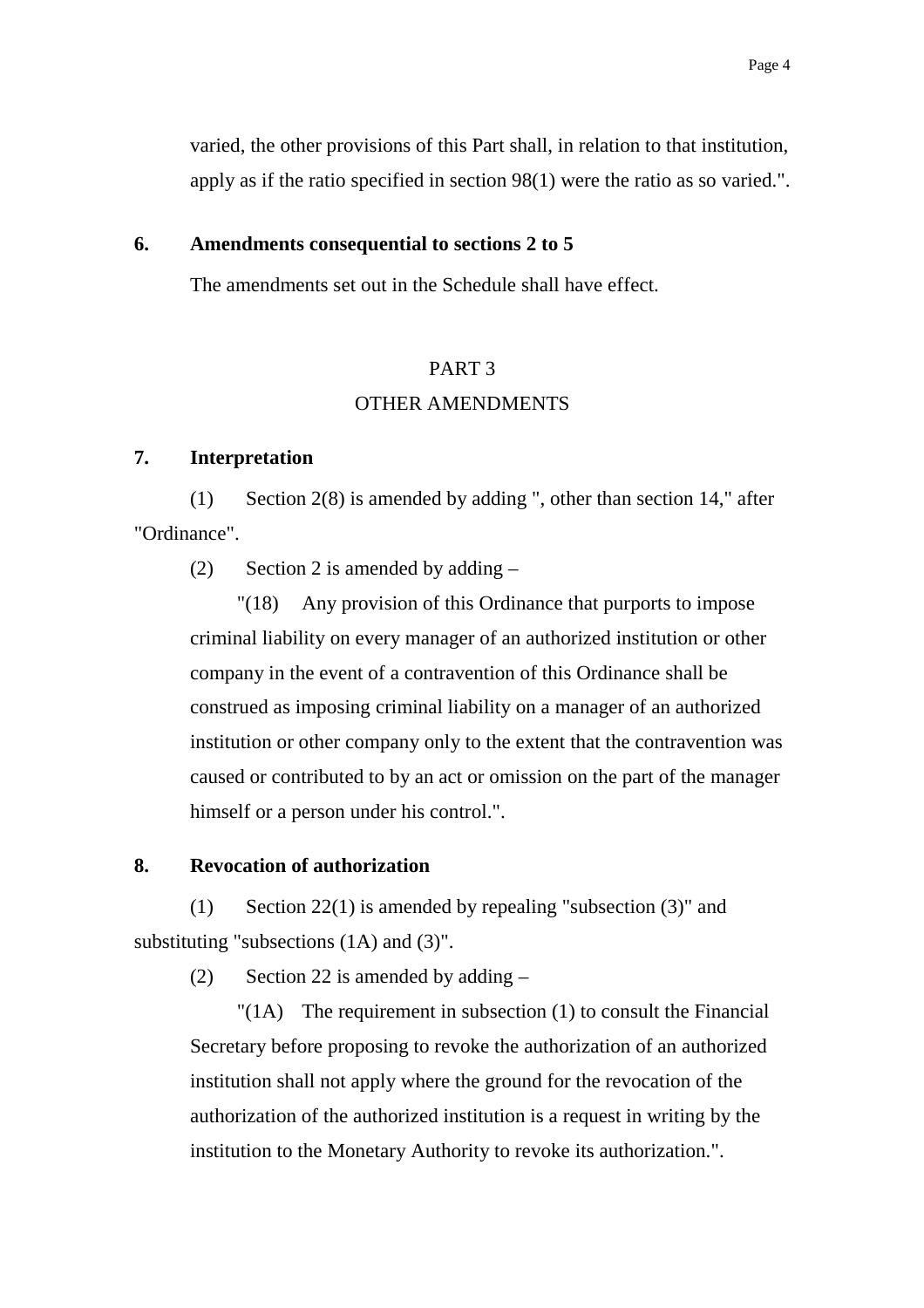#### **9. Disciplinary action in respect of relevant individuals**

Section 58A is amended by adding –

 "(4A) Where the Monetary Authority has exercised his power under subsection (1) against a relevant individual, the Monetary Authority may disclose to the public details of the decision he has made under that subsection, the reasons for which the decision was made, and any material facts relating to the case.".

#### **10. Audit**

 Section 59(5) is amended by repealing "or (2)" and substituting ", and every director, every chief executive and every manager of an authorized institution which, without reasonable excuse, contravenes subsection (2)".

## **11. Returns and information to be submitted to the Monetary Authority**

 Section 63(5) is amended by repealing "contravenes subsection (1), or fails to comply with any requirement under subsection (3) or (3A)," and substituting ", without reasonable excuse, contravenes subsection (1) or fails to comply with any requirement under subsection (3) or (3A)".

#### **12. Punishment for attempted evasion of restrictions**

Section 70D(2) is amended by repealing "every director, every chief executive and every manager" and substituting "any director, chief executive or manager".

## **13. Executive officers of registered institutions require Monetary Authority's consent**

Section 71C is amended by adding –

 "(7A) Where the Monetary Authority has exercised his power under subsection (4) against an executive officer, the Monetary Authority may disclose to the public details of the decision he has made under that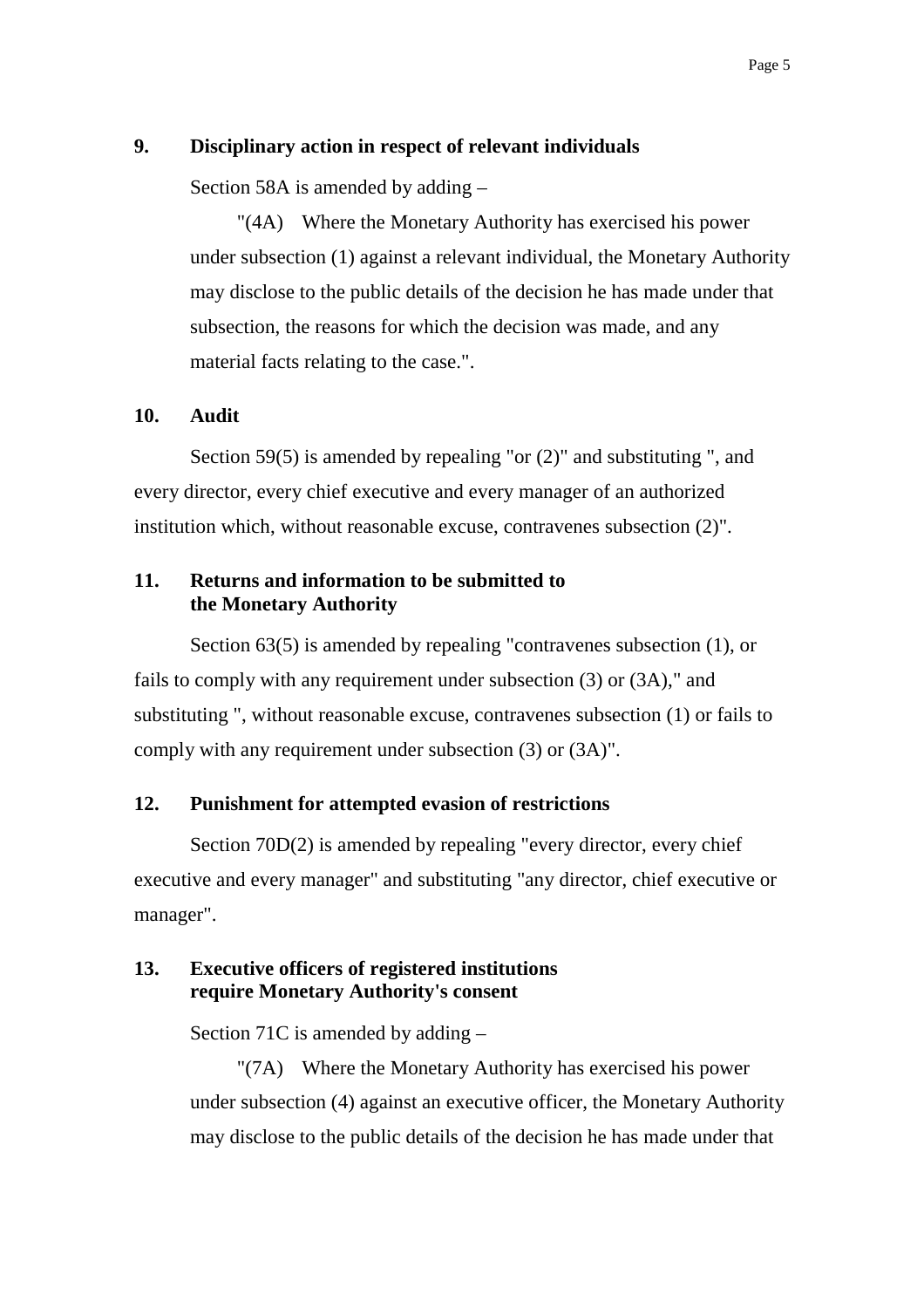subsection, the reasons for which the decision was made, and any material facts relating to the case.".

#### **14. Revocation of approval**

(1) Section 118D(1) is amended by repealing "subsection (2)" and substituting "subsections  $(1A)$  and  $(2)$ ".

(2) Section 118D is amended by adding  $-$ 

 "(1A) The requirement in subsection (1) to consult the Financial Secretary before proposing to revoke the approval of an approved money broker shall not apply where the ground for the revocation of the approval of an approved money broker is a request in writing by the money broker to the Monetary Authority to revoke its approval.".

#### SCHEDULE [s. 6]

# AMENDMENTS CONSEQUENTIAL TO SECTIONS 2 TO 5 OF THIS ORDINANCE

#### PART 1

## AMENDMENTS TO THE BANKING ORDINANCE AND ITS SUBSIDIARY LEGISLATION

#### **Banking Ordinance**

#### 1. **Interpretation**

(1) The Banking Ordinance (Cap. 155) is amended, in section 2(1), by repealing the definition of "capital adequacy ratio" and substituting –

""capital adequacy ratio" ( $\qquad \qquad$ ), in relation to an authorized institution, means the ratio of the institution's capital base to a value representing the degree of risk of the following kinds to which the institution is exposed –

(a) credit risk, that is to say, the risk of loss from  $-$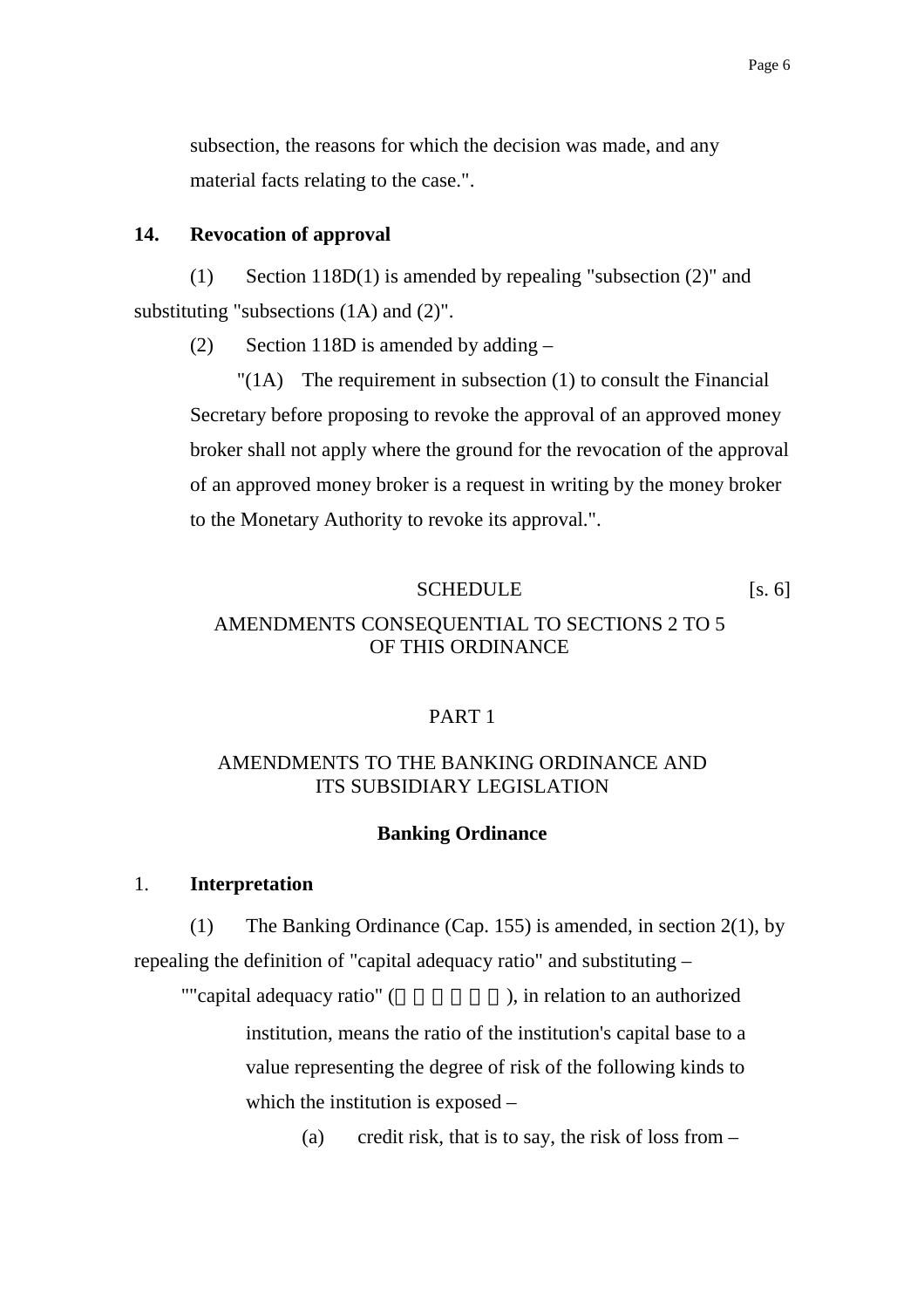- (i) default by counterparties in on-balance sheet and off-balance sheet items of the institution; or
- (ii) diminution in the value of such on-balance sheet items of the institution as may for the purposes of this paragraph be prescribed by the Monetary Authority in rules made under section 98A(1);
- (b) market risk, that is to say, the potential losses arising from fluctuations in the value of positions held by the institution –
	- (i) for trading purposes in debt securities, interest rate-related contracts, equities and equityrelated contracts; and
	- (ii) in foreign exchange, exchange rate-related contracts, commodities and commodityrelated contracts; and
- (c) operational risk, that is to say, the risk of direct or indirect losses resulting from –
	- (i) inadequacies or failings in the processes or systems, or of personnel, of the institution; or
	- (ii) external events;".
- (2) Section 2(1) is amended by adding  $-$
- 

""capital base" ( $\qquad \qquad$ ), in relation to an institution, means the sum of –

- (a) the following amounts, but in each case only to the extent prescribed by the Monetary Authority in rules made under section 98A(1), namely –
	- (i) the paid-up capital of the institution;
	- (ii) the amount standing to the credit of the share premium account of the institution;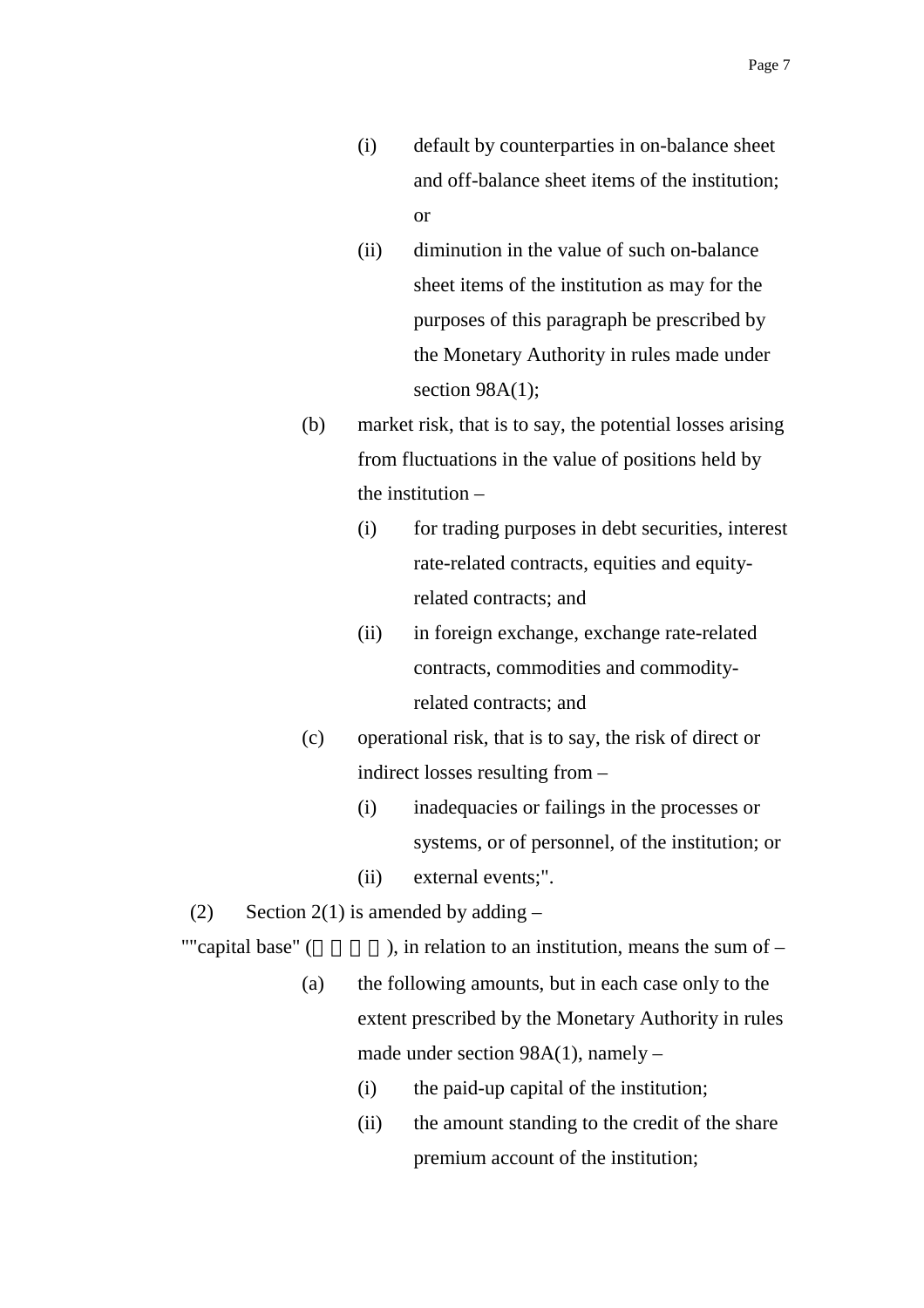- (iii) the audited retained earnings of the institution; and
- (iv) the published reserves of the institution; and
- (b) the amounts of such other resources of the institution as may for the purposes of this paragraph be prescribed by the Monetary Authority in rules made under section 98A(1);

"multilateral development bank" (
but in the propose of  $\sum_{n=1}^{\infty}$  means any bank or lending or development body specified by the Monetary Authority under subsection (19);

"share premium account"  $($ ) –

- (a) in relation to a company incorporated in Hong Kong, means a share premium account referred to in section 48B(1) of the Companies Ordinance (Cap. 32) maintained in respect of the company;
- (b) in relation to a company incorporated outside Hong Kong, means an account having the same characteristics as a share premium account referred to in section 48B(1) of the Companies Ordinance (Cap. 32) irrespective of its name;
- "The DTC Association" (DTC  $\qquad$  ) means The Hong Kong Association of Restricted Licence Banks and Deposit-taking Companies incorporated under the Companies Ordinance (Cap. 32);

"The Hong Kong Association of Banks" (Shape 1) means the body corporate of that name incorporated by section 3 of The Hong Kong Association of Banks Ordinance (Cap. 364);

"Tier 1 country"  $(1 \t )$  means Hong Kong and any country or place other than Hong Kong which –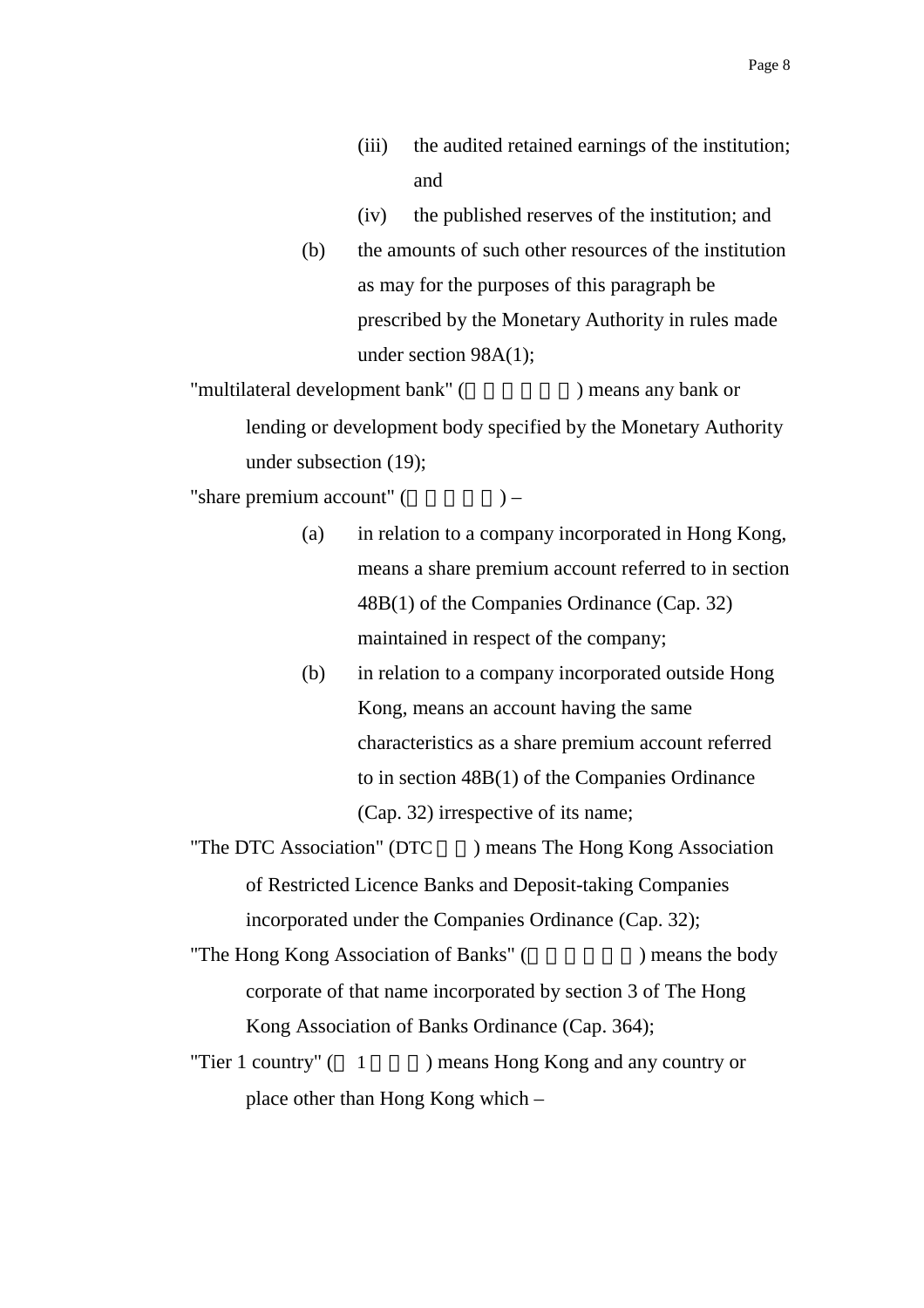- (a) is a member of the Organization for Economic Cooperation and Development; or
- (b) has concluded a special lending arrangement with the International Monetary Fund associated with the International Monetary Fund's General Arrangements to Borrow,

but excludes any such country or place which –

- (c) has rescheduled its external sovereign debt, whether to central government or non-central government creditors, within the previous 5 years; or
- (d) is specified by the Monetary Authority by notice published in the Gazette as being a country or place that is not to be regarded as a Tier 1 country for the purposes of this definition;".
- (3) Section 2 is amended by adding  $-$

 "(19) The Monetary Authority may by notice published in the Gazette specify to be a multilateral development bank for the purposes of this Ordinance any bank or lending or development body established by agreement between, or guaranteed by, 2 or more countries, territories or international organizations other than for purely commercial purposes.".

## 2. **Functions of the Monetary Authority**

Section 7(3) is amended by repealing everything after "Gazette" and substituting "guidelines indicating the manner in which he proposes to exercise functions conferred or imposed by or under this Ordinance upon him.".

## 3. **Interpretation and application**

Section 79(2) is amended by repealing everything after "with" and substituting "rules made under section 98A(1).".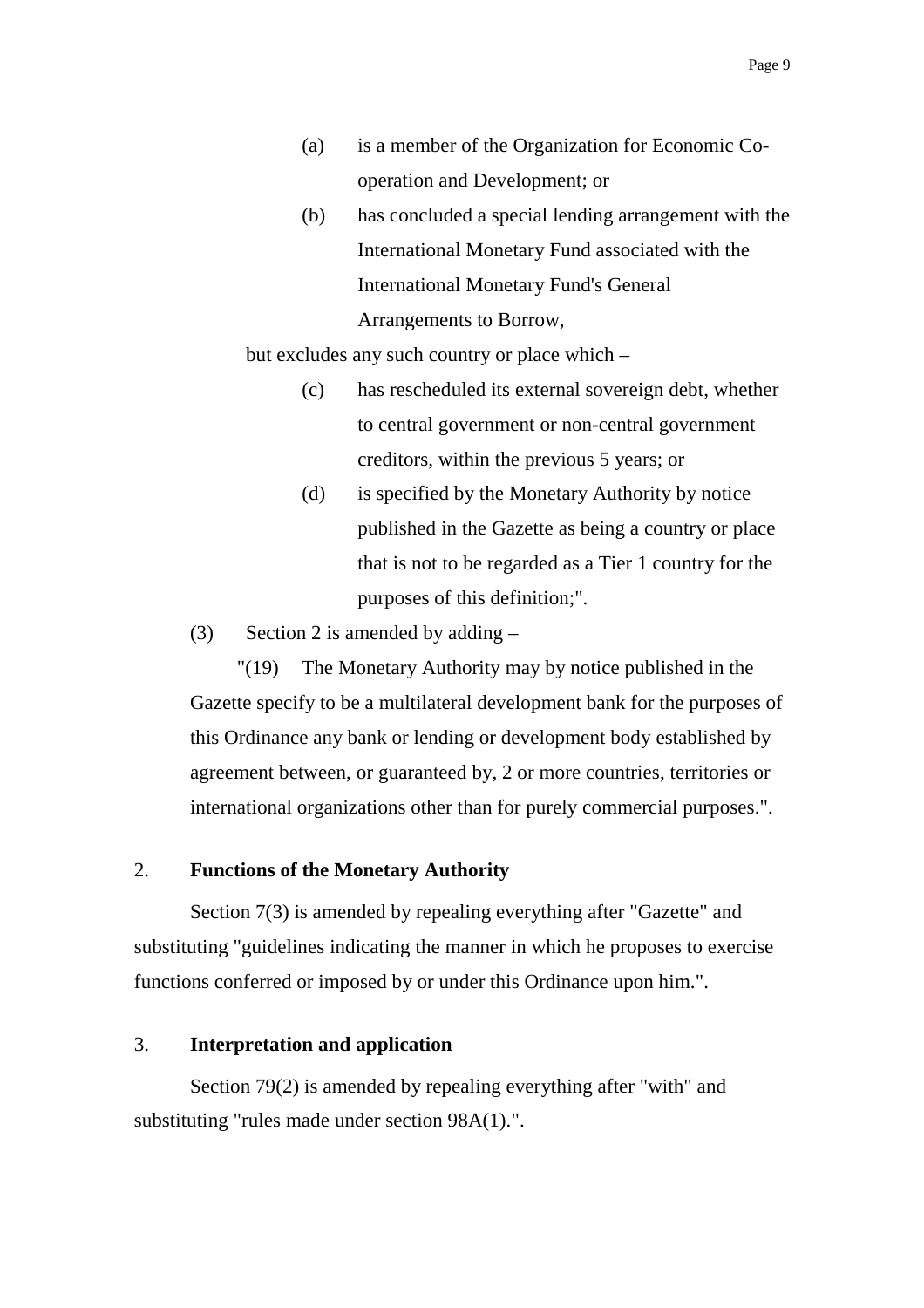#### 4. **Limitations on advances by authorized institutions**

- (1) Section  $81(2)(c)$  is repealed and the following substituted –
- "(c) the product of  $-$ 
	- (i) the principal amount of any item that, in relation to the institution, is an off-balance sheet item for the purpose of rules made under section 98A(1); and
	- (ii) the factor specified by the Monetary Authority pursuant to subsection (3) for that item,

where, in respect of that institution, the other party is,".

(2) Section  $81(6)(b)(i)(D)$  is amended by repealing "within the meaning of the Third Schedule".

- (3) Section 81(8)(b) is repealed and the following substituted –
- $"$ (b) the expression "debt securities" ( $\qquad \qquad$ ) shall mean any securities other than shares, stocks or import or export trade bills;".

## 5. **Appeals**

- (1) Section 132A(1) is amended by adding  $-$
- "(fc) a decision of the Monetary Authority, made in the exercise of a power conferred by rules made under section 98A(1), that is a decision to which this paragraph applies by virtue of a declaration made in accordance with subsection (1A);".
	- (2) Section 132A is amended by adding –

"(1A) Rules made under section 98A(1) conferring on the Monetary Authority power to make any decision may declare decisions made in the exercise of that power to be decisions to which subsection  $(1)(fc)$  applies.".

## 6. **Power to amend Schedules**

Section 135(3) is amended by repealing "Third,".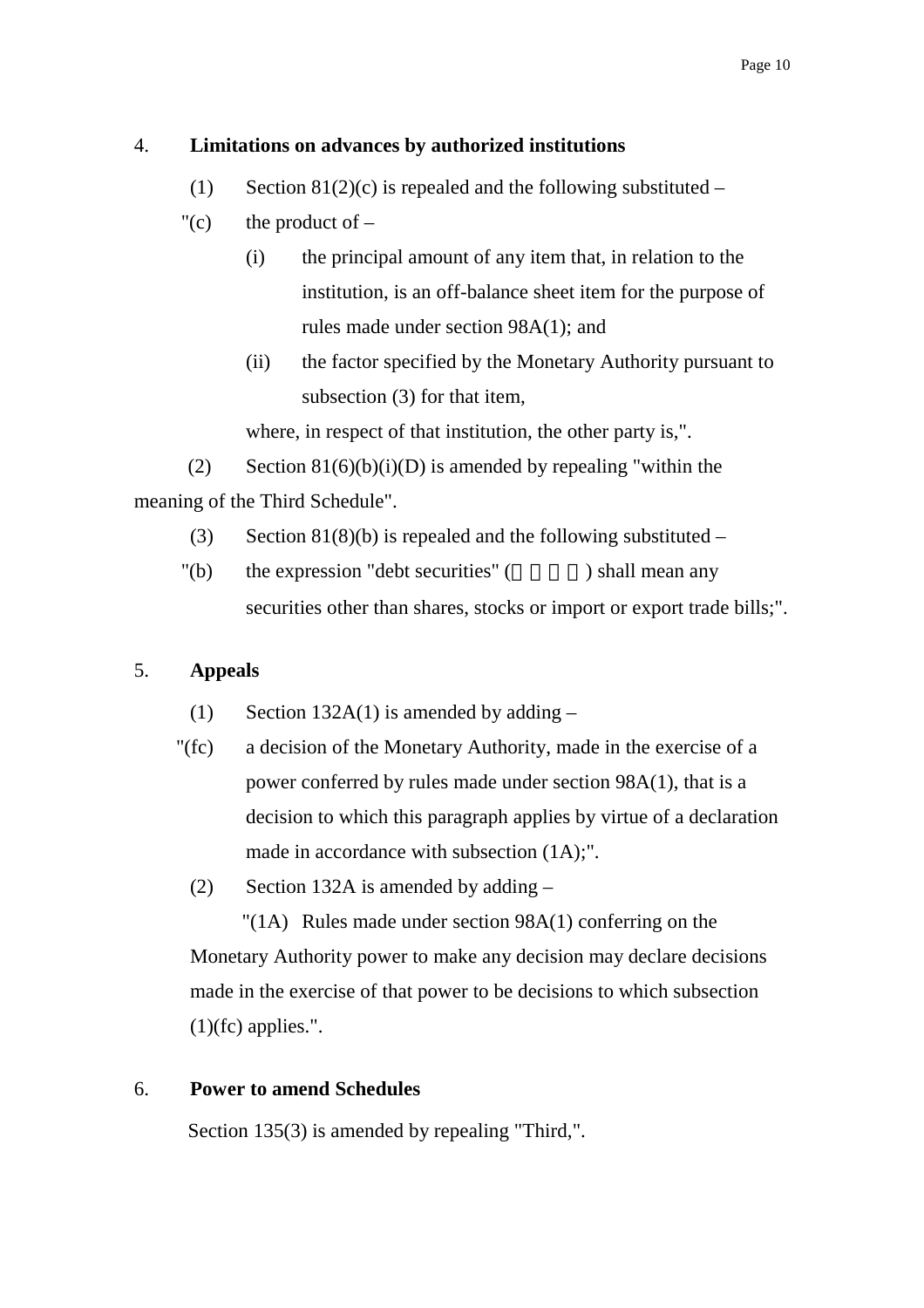## 7. **Capital adequacy ratio**

The Third Schedule is repealed.

#### 8. **Liquidity ratio**

(1) The Fourth Schedule is amended, in paragraph 1, by repealing the definition of "multilateral development bank".

(2) The Fourth Schedule is amended, in paragraph 1, by repealing the definition of "public sector entity in Hong Kong" and substituting –

""public sector entity in Hong Kong"(and ) means any entity specified by the Monetary Authority under paragraph 1A;".

(3) The Fourth Schedule is amended by adding –

 "1A. The Monetary Authority may by notice published in the Gazette specify to be a public sector entity in Hong Kong for the purposes of this Schedule any entity established by or on behalf of the Government.".

## 9. **Minimum criteria for authorization**

(1) The Seventh Schedule is amended, in paragraph 1(1), by repealing the definition of "share premium account".

(2) The Seventh Schedule is amended, in paragraph 6(d), by repealing the semicolon and substituting a full stop.

(3) The Seventh Schedule is amended by repealing paragraph 6(e).

(4) The Seventh Schedule is amended, in paragraph 11(a), by repealing "and its profit and loss" and substituting ", its profit and loss and its capital adequacy ratio".

#### 10. **Minimum criteria for approval as money broker**

The Eleventh Schedule is amended, in paragraph 1(1), by repealing the definition of "share premium account".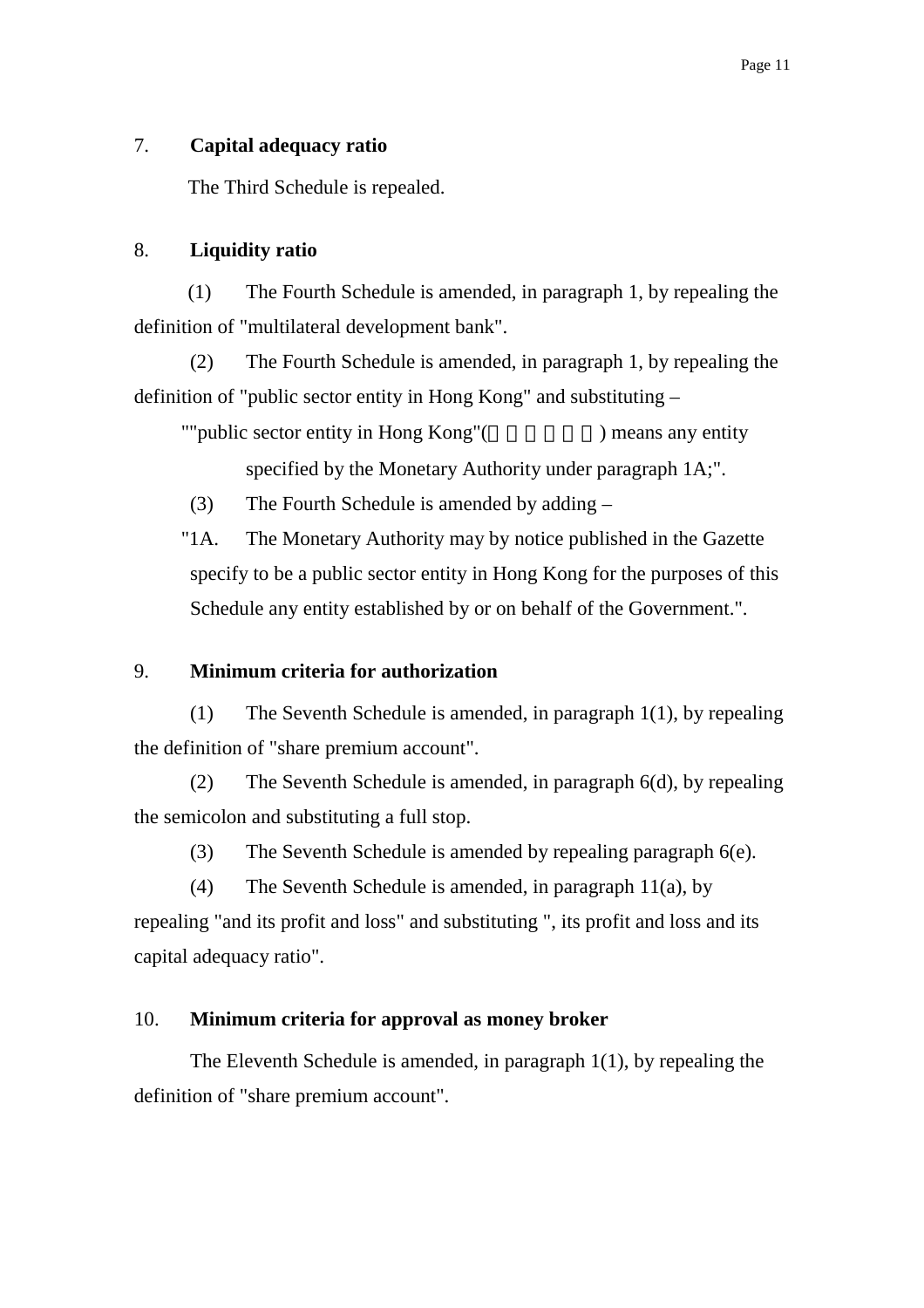## **Specification of Factors (Financial Exposure of Authorized Institution) Notice**

#### 11. **Repeal**

The Specification of Factors (Financial Exposure of Authorized Institution) Notice (Cap. 155 sub. leg. C) is repealed.

# **Banking (Specification of Public Sector Entities in Hong Kong) Notice**

## 12. **Repeal**

The Banking (Specification of Public Sector Entities in Hong Kong) Notice (Cap. 155 sub. leg. E) is repealed.

# PART 2

## AMENDMENTS TO OTHER ORDINANCES

## **Companies Ordinance**

#### 1. **Preferential payments**

Section 265(6) of the Companies Ordinance (Cap. 32) (as amended by the Deposit Protection Scheme Ordinance (Cap. 581)) is amended, in the definition of "excluded person", in paragraph (c), by repealing "paragraph 1 of the Third Schedule to" and substituting "section 2(1) of".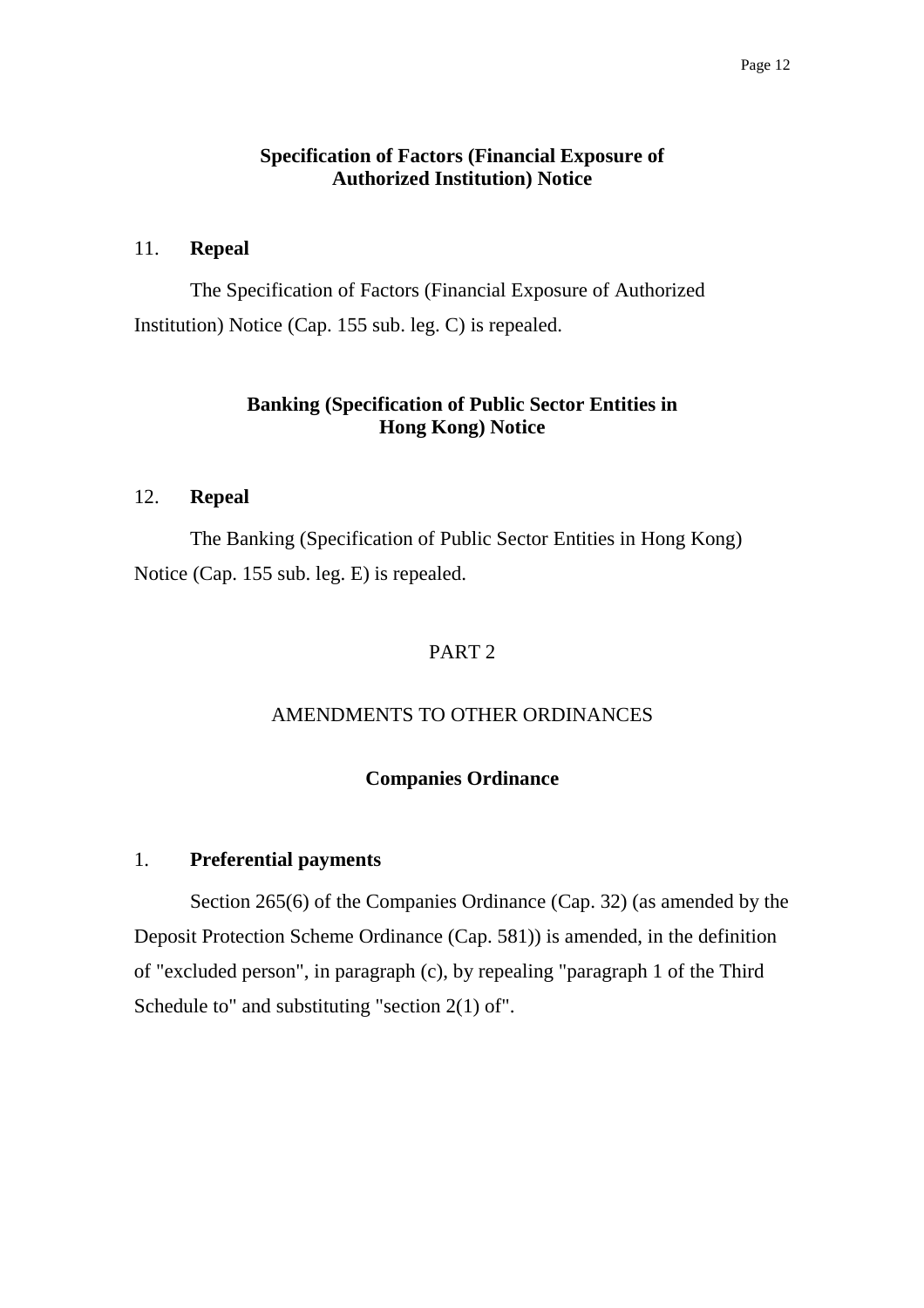#### **Deposit Protection Scheme Ordinance**

# 2. **Deposits specified for purposes of definitions of "protected deposit" and "relevant deposit" in section 2(1) of this Ordinance**

Schedule 1 to the Deposit Protection Scheme Ordinance (Cap. 581) is amended, in section 3, in paragraph (b) of the definition of "excluded person", by repealing "paragraph 1 of the Third Schedule to" and substituting "section 2(1) of".

#### **Explanatory Memorandum**

 The main purpose of this Bill is to amend the Banking Ordinance (Cap. 155) ("the Banking Ordinance") to provide for the introduction of revised banking supervision standards following the publication in June 2004 of the report entitled "International Convergence of Capital Measurement and Capital Standards: a Revised Framework" by the Basel Committee on Banking Supervision (a committee, established by the central bank governors of the Group of Ten countries, which formulates broad supervisory standards, provides guidance and recommends best practice in the area of banking supervision). The framework contained in this report is commonly referred to as "Basel II".

2. The Bill also makes miscellaneous other amendments to the Banking Ordinance, including –

> (a) limiting the liability of managers of companies, for certain offences under that Ordinance, to cases where the contravention results from an act or omission on the part of the manager himself or of a person under his control;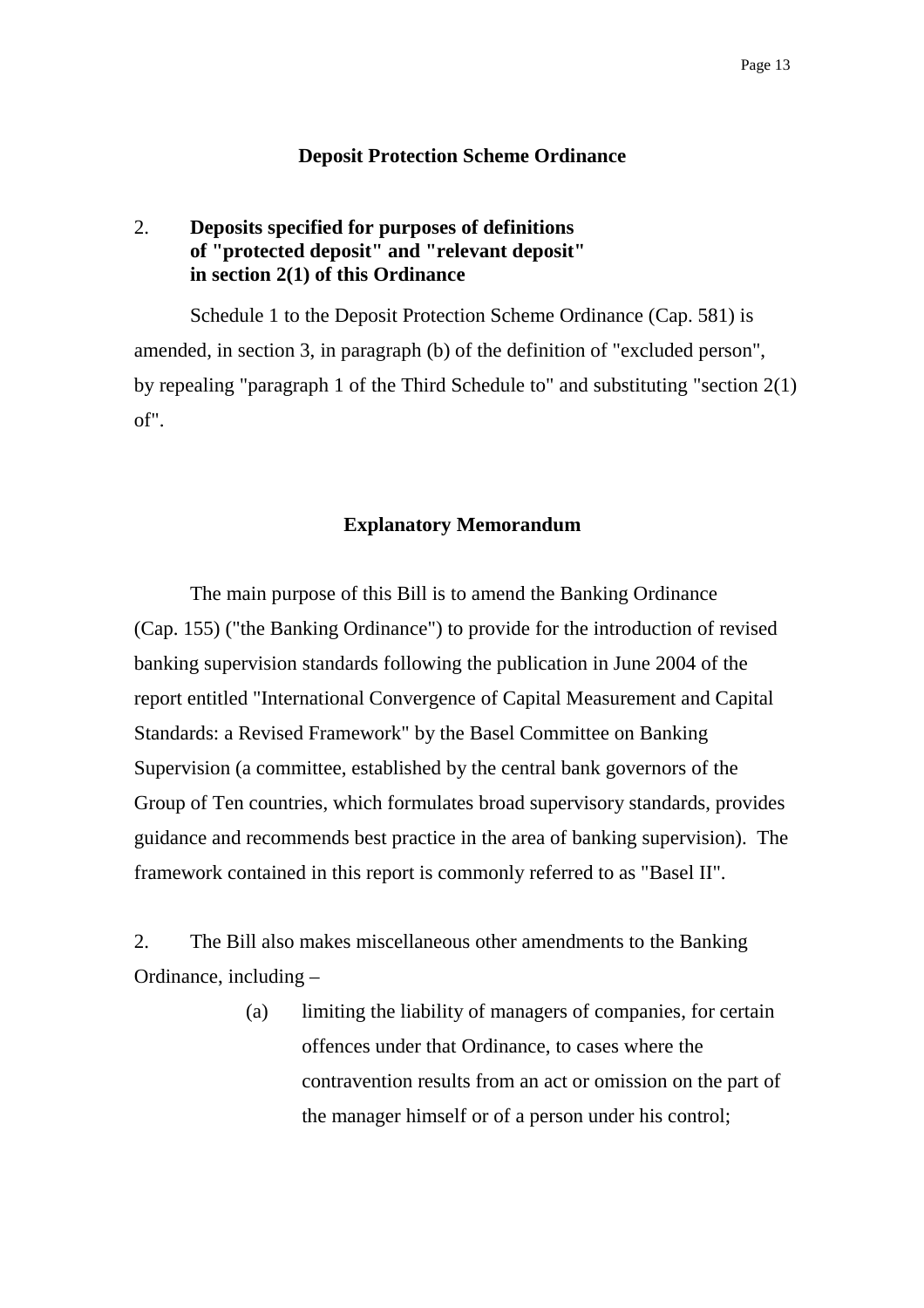(b) introducing a defence of "reasonable excuse" for certain offence provisions under that Ordinance.

#### **Preliminary (Part 1)**

3. Clause 1 contains the short title and a commencement provision.

## **Amendments relating to public disclosure of information and to capital adequacy ratio (Part 2)**

4. Clause 2 amends section 60A of the Banking Ordinance (this section was inserted by an amendment to the Banking Ordinance in 1999 but has not yet been brought in operation). The amendment expands the scope of the power conferred on the Monetary Authority to require the public disclosure by authorized institutions of information relating to their financial affairs, to include information relating to their capital adequacy ratio. The amendment also provides for the power conferred under that section to be exercised by means of rules made under that Ordinance instead of by notice published in the Gazette.

5. Clause 3 amends section 98(1) of the Banking Ordinance to provide that the capital adequacy ratio of authorized institutions shall be calculated in accordance with rules made under new section 98A of that Ordinance, instead of in accordance with the Third Schedule to that Ordinance.

6. Clause 4 adds new section 98A to the Banking Ordinance to provide for the Monetary Authority to make rules prescribing the manner of calculation of the capital adequacy ratio of authorized institutions.

7. Clause 5 amends section 101(1) of the Banking Ordinance to increase to 16 per cent the maximum ratio to which the capital adequacy ratio of an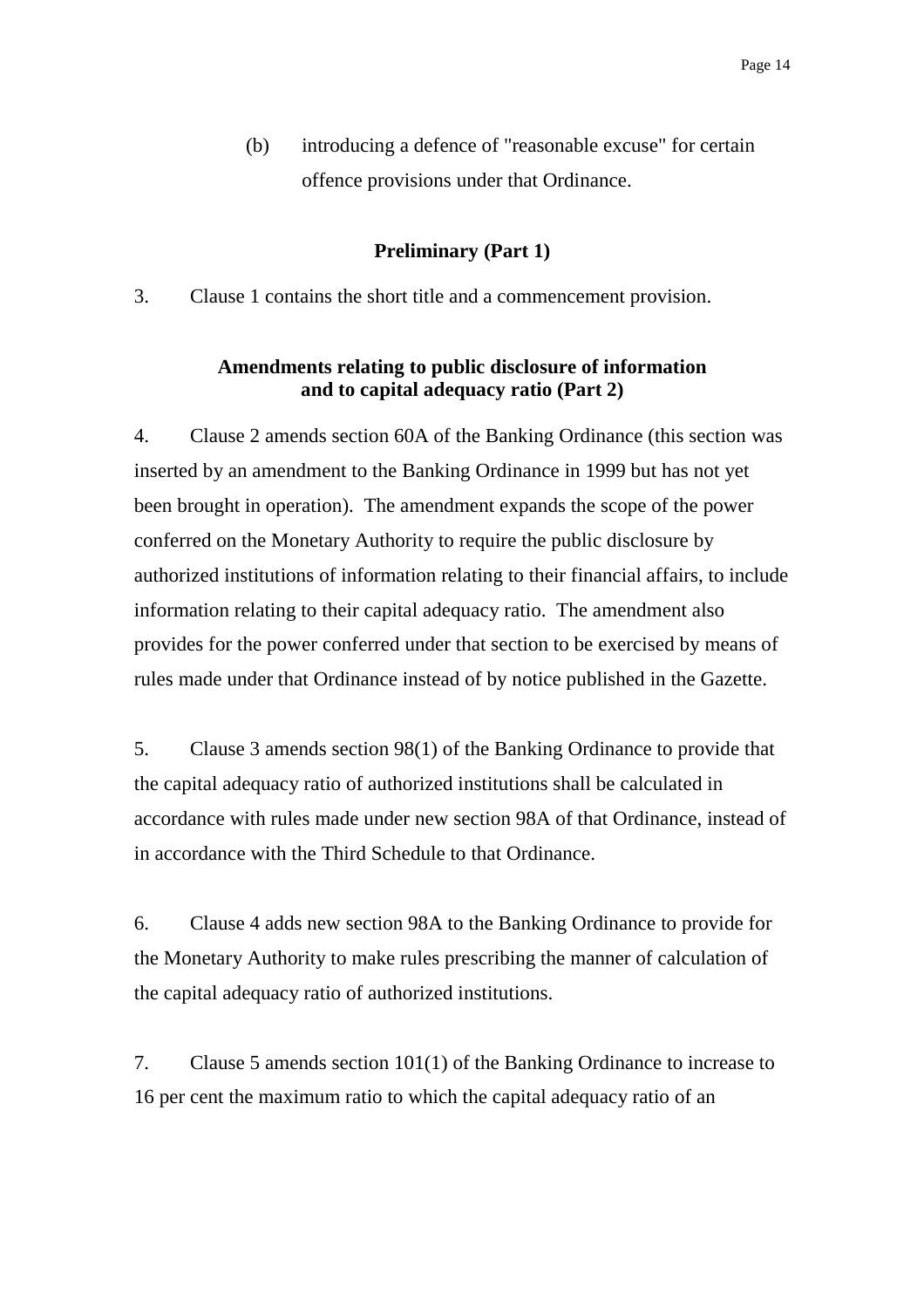authorized institution may be varied by the Monetary Authority under that subsection.

8. Clause 6 provides for the consequential amendments set out in the Schedule to have effect.

#### **Other amendments (Part 3)**

9. Clause 7(1) disapplies section 2(8) of the Banking Ordinance to section 14 of that Ordinance, to avoid the unintended consequence of a restricted licence bank or deposit-taking company becoming liable for holding a deposit of less than the minimum size allowed under section 14 of that Ordinance by reason only of fluctuation in foreign currency exchange rates.

10. Clause 7(2) adds new section 2(18) to the Banking Ordinance so as to limit the liability of the managers of an authorized institution for certain contraventions under that Ordinance to the case where the contravention is caused or contributed to by an act or omission on the part of the manager himself or a person under his control.

11. Clause 8 amends section 22 of the Banking Ordinance to remove the existing requirement for the Monetary Authority to consult the Financial Secretary before revoking the authorization of an authorized institution in cases where such revocation has been requested by the authorized institution itself.

12. Clause 9 amends section 58A of the Banking Ordinance to provide that the Monetary Authority may disclose to the public certain details of disciplinary action taken under that section.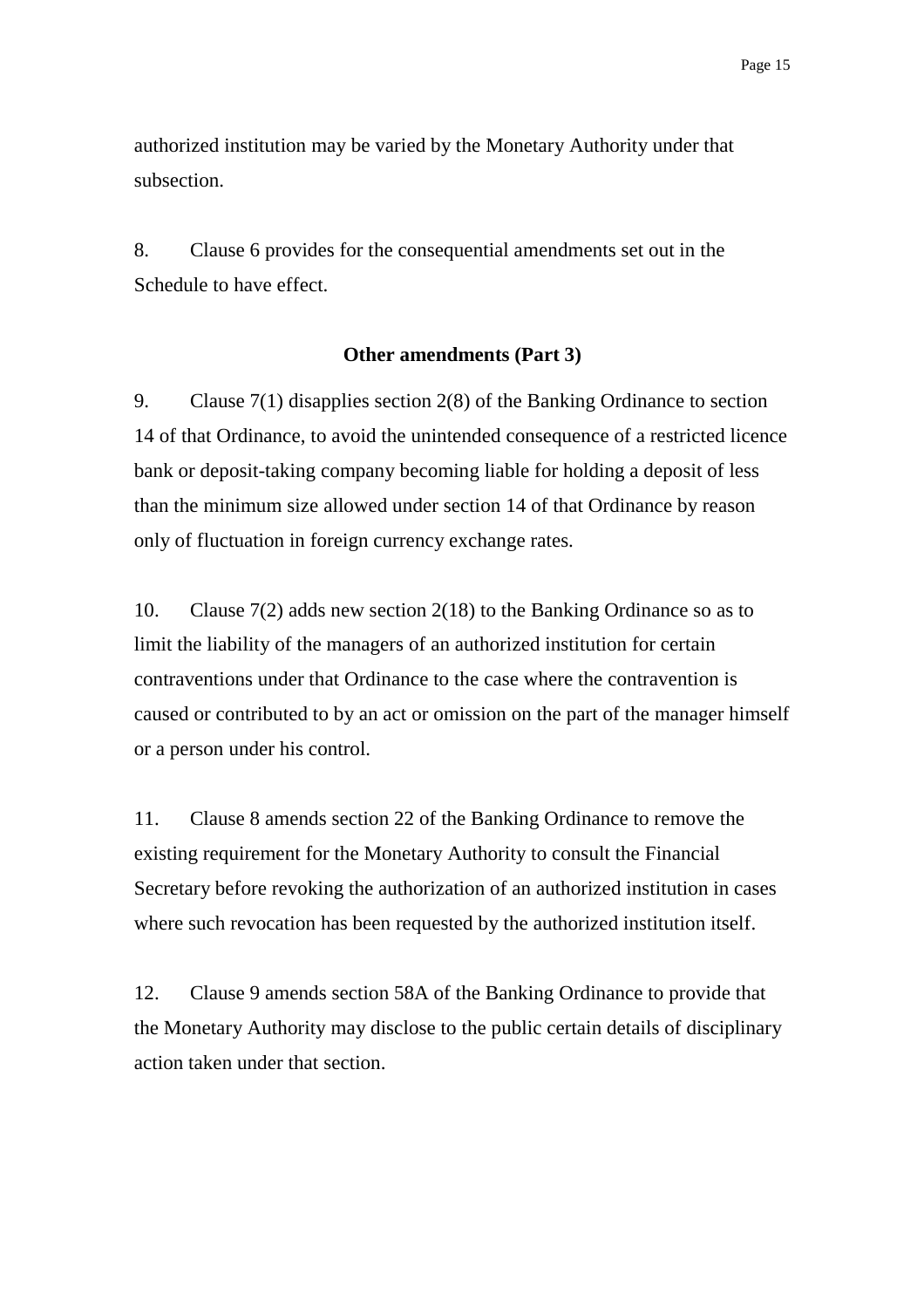13. Clause 10 amends section 59(5) of the Banking Ordinance so that a contravention of section 59(2) of that Ordinance is an offence only in the absence of reasonable excuse.

14. Clause 11 amends section 63(5) of the Banking Ordinance so that a contravention of section 63(1), or a failure to comply with a requirement under section 63(3) or (3A), of that Ordinance is an offence only in the absence of reasonable excuse.

15. Clause 12 amends section 70D(2) of the Banking Ordinance to remove it from the ambit of new section 2(18) of that Ordinance.

16. Clause 13 amends section 71C of the Banking Ordinance to provide that the Monetary Authority may disclose to the public certain details of disciplinary action taken under that section.

17. Clause 14 amends section 118D of the Banking Ordinance to remove the existing requirement for the Monetary Authority to consult the Financial Secretary before revoking the approval of an approved money broker in cases where such revocation has been requested by the money broker itself.

## **Amendments consequential to sections 2 to 5 of this Ordinance (Schedule)**

18. The Schedule sets out the amendments that are consequential to the amendments effected by clauses 2 to 5 of the Bill. Part 1 of the Schedule contains amendments to the Banking Ordinance, including –

> (a) the addition of new definitions in section  $2(1)$  of that Ordinance consequent on the repeal of the Third Schedule to that Ordinance;